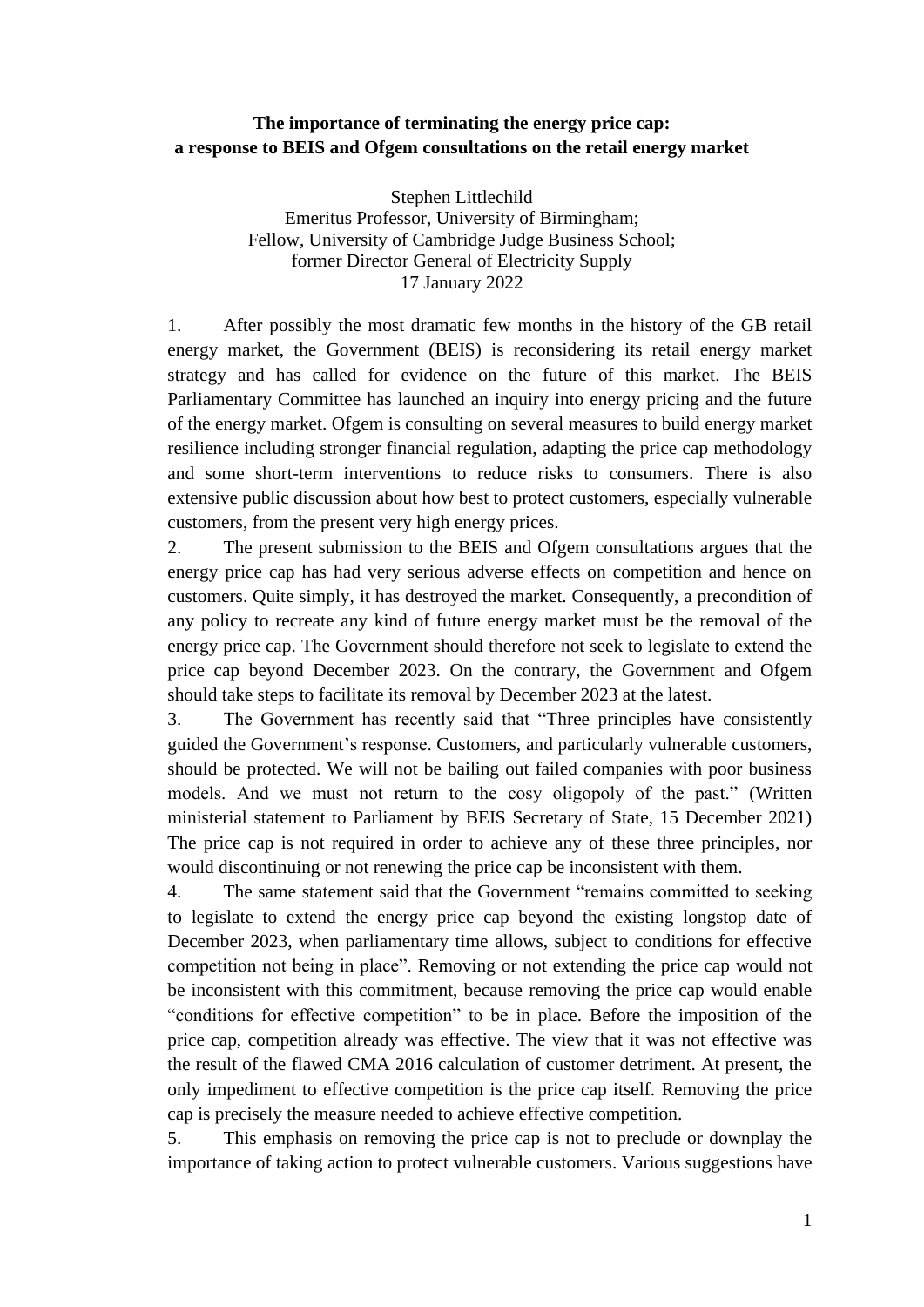been made, including reducing or suspending VAT or other taxation, increasing and/or extending the Warm Home Discount scheme, increasing Winter Fuel Payments or Cold Weather Payments, suspending low carbon levies or shifting the burden to general taxation, deferred payment of network charges, deferred recovery of Supplier Of Last Resort charges, Government-backed loans to suppliers or network companies, and several other measures. These largely political decisions are not the subject of this submission, and none of them requires the continuation of the energy price cap.

## **OUTLINE PART ONE CORRECTLY UNDERSTANDING THE CONTEXT**

6. The CMA could not understand why some customers failed to switch to lower priced tariffs and called this "weak customer response". In fact, customers were aware of differences in product and in supplier, not least, as has now become apparent, that new and unknown suppliers were riskier than well-known ones. The unduly blinkered drive to increase customer switching has been misguided.

7. The election mandate for a price cap was driven by the mistaken calculation of £1.7 - £2 billion customer detriment in the 2016 CMA Report. In reality, there was no such detriment. Retail competition was effective then and would be effective now in the absence of the price cap.

8. Ofgem was put in a difficult position by the Tariff Cap Act, which assumed that competition was not effective. Ofgem proposed three tests of effectiveness, which it has not yet found to have been met. These three tests have little or no economic basis and are largely irrelevant to the question of whether competition is effective.

9. BEIS and Ofgem discussions of present and future experience and policy have ignored or underestimated the adverse impact of the price cap. With initially falling wholesale prices, the price cap seemed benign. But in the context of rising wholesale prices the cap has been nothing short of a disaster. It has imposed additional restrictions, risks and costs on suppliers, thereby causing or materially contributing to the failure of nearly fifty suppliers. Under Ofgem's arrangements this in turn imposes heavy costs on customers. Quite simply the price cap has destroyed the competitive market: there is now a regulated variable tariff price at which suppliers don't want to sell, and a few unregulated fixed tariff prices at which customers don't want to buy. The price cap has prevented competition from working, removed effective customer choice and replaced it by heavy-handed and inflexible regulatory dictat.

### **OUTLINE PART TWO RESPONSE TO THE BEIS CONSULTATION**

10. The present submission does not argue against the general concept and aims of the Government's proposed retail energy market strategy for the 2020s. It focuses on a small number of important issues.

11. The Government wishes to attract new investment. The price cap has in effect unleashed a bull in a china shop. There is no prospect of suppliers restocking the shop, or trying to discover and provide what kinds of china customers like best, or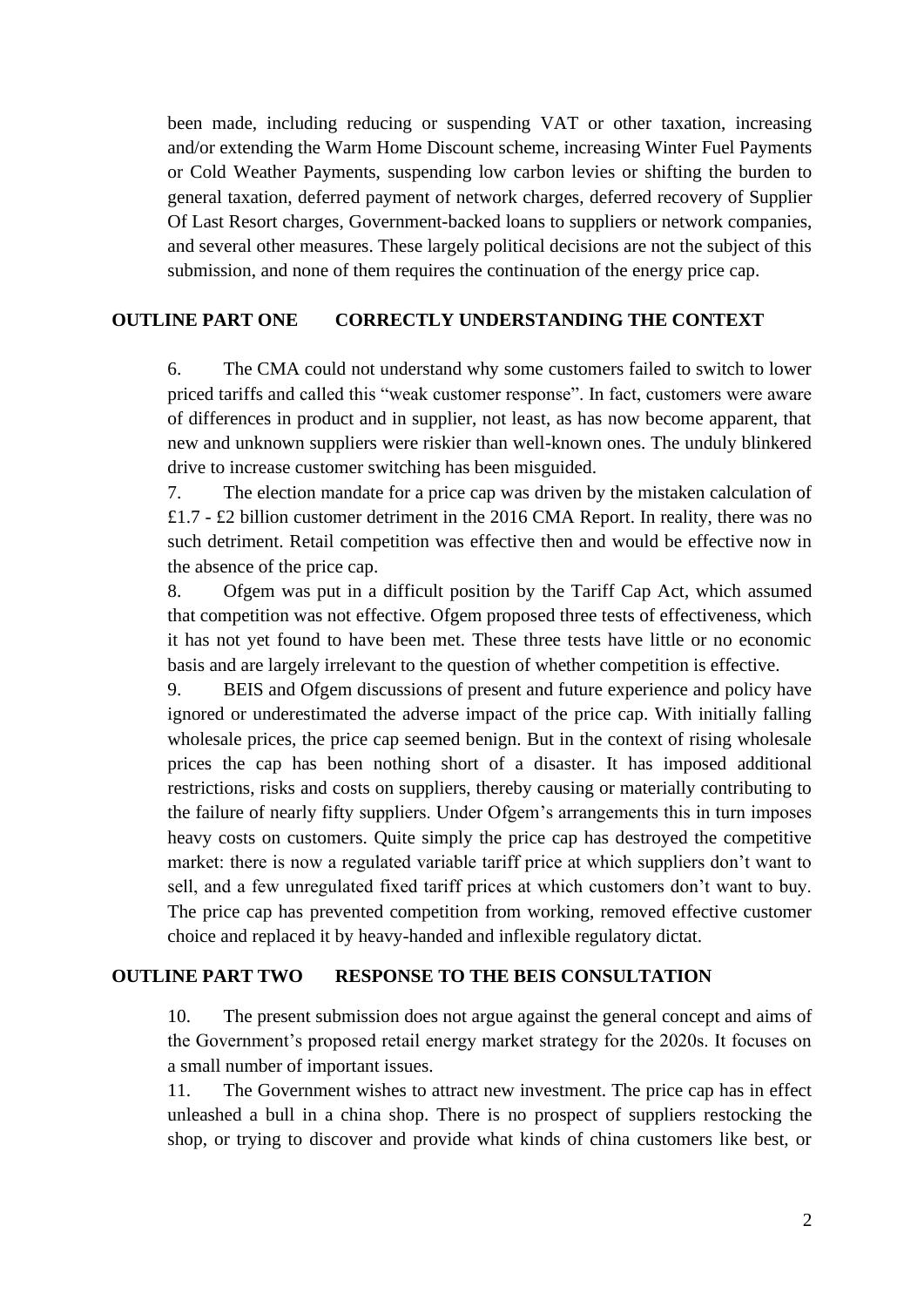would be most consistent with net zero, as long as the bull is still in the shop and the Government is proposing to keep it there.

12. The Government does not wish "to return to the cosy oligopoly of the past". However, although there were only six main suppliers in the market from 2004 to 2012, the market was never "cosy". Moreover, for the last decade there has new entry on an increasing scale, with entrants' market share increasing from 1% at end-2010 to about 15% in early 2015, about 30% by late 2019 and about 45% by mid-2021. Early removing of the price cap could enable a return to a vibrant competitive market. Retaining it would freeze market shares and preclude competition and new entry.

13. A previous (July 2021) BEIS policy intention was to use opt-in switching, and trial opt-out switching, in order to tackle the 'loyalty penalty'. But many supposedly irrationally loyal customers were in fact prudently sticking with suppliers they knew. Some suppliers previously adopted a single tariff, or a set of tariffs at similar prices, with a view to avoiding a loyalty penalty. However, the number of suppliers doing so has fallen over time, most customers do not seem to have felt strongly about this differential, and many of the suppliers adopting this policy have now gone bust or otherwise left the market. To prohibit or discourage widely differential prices would favour some suppliers at the expense of others, and limit competition to the detriment of customers generally, for a policy that is not obviously commercially viable and that is not obviously valued by most customers themselves.

14. Opt-in and opt-out switching schemes are risky insofar as they attempt to change the decisions of customers, which recent events have suggested are more soundly based than the advocates of such measures realised. They are unnecessary and undesirable as a means of making the retail market more competitive. Whether they are justifiable for particular vulnerable customers, or for purposes of net zero, requires further consideration. But the risks to suppliers from a continuation of the price cap will surely deter their participation in such schemes.

## **OUTLINE PART THREE RESPONSE TO TWO OFGEM CONSULTATIONS**

15. The Ofgem consultation on milestone assessments and reporting requirements makes proposals for more severe measures. This places Ofgem centre stage, increasingly responsible for determining financial risk arrangements in the market. There is decreasing responsibility for suppliers and no acknowledgement of the role of customers, who look for evidence of financial viability and survival over time rather than regulatory rules.

16. The consultation perspective and proposal have two main drawbacks. First, in reality, regulators are not very good at designing, implementing and revising such rules. They lack the required first-hand knowledge of (ever-evolving) market conditions. Ofgem might therefore wish to provide further information to customers about the actual financial arrangements of each supplier, so that customers and organisations that represent them can provide advice that customers can consider.

17. Second, the consultation makes almost no reference to changing market conditions. Astonishingly, it makes no mention at all of the price cap. Yet the price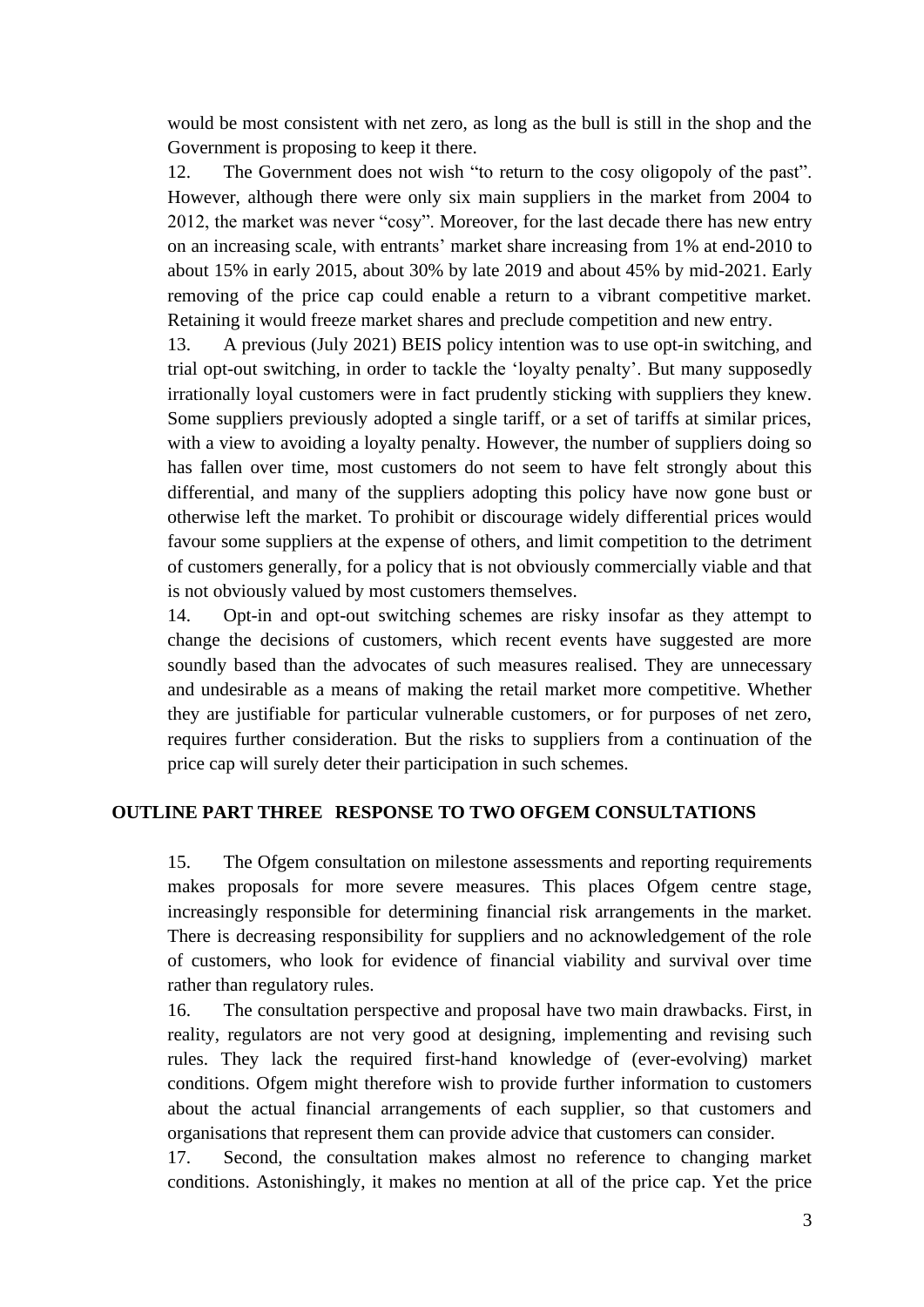cap has increased costs and risks to suppliers, compromised or invalidated their previous business models and helped to drive some 45 suppliers out of the market, at very considerable cost to customers. So the existence of the price cap, and Ofgem's setting of it, have been a major contributor to the present financial problems and the associated costs, risks and other harms to suppliers and customers.

18. Ofgem and the Government can significantly reduce those costs, risks and harms by relaxing and then removing and not renewing the price cap. That will have greater and more significant benefit than any modifications to the financial risk management regulations.

19. Recent events and present conditions are not typical of a competitive market. They reflect a competitive market that has not been allowed to respond to underlying changes in market conditions, and in the process has temporarily, at least, been destroyed by the price cap. Requiring suppliers to adopt financial risk arrangements based on ability to withstand such a price cap would increase costs and restrict competition significantly and unnecessarily, to the disadvantage of customers - if indeed any suppliers were willing to enter and operate in such a market.

20. The Ofgem consultation on potential short-term interventions explains the present difficult situation for suppliers, but fails to explain that this situation has been created, or at least exacerbated, by the price cap. The proposed interventions are basically to try to stop change. They suggested a worrying lack of appreciation of the nature of the problem and its obvious solution.

21. The stated aim of the first proposed intervention – to make all new tariffs available to existing customers – is to reduce the incentive of suppliers to attract new customers. If Ofgem wants to be the only regulator in the world trying to stop competitors from reducing prices, this is the route to take.

22. The third suggested intervention would require all suppliers acquiring a new customer to pay a market stabilisation charge to the losing supplier. This would be directly opposite to Ofgem's long-standing policy of encouraging competition. Both these two interventions would be blatantly anti-competitive.

23. In contrast, the second suggested intervention – to allow suppliers to charge exit fees on some Standard Variable Tariffs – would be sensible.

24. In all three cases Ofgem proposes that these significant changes in regulation should apply for just a few months in 2022, which might – or might not - be extended. This suggests an obliviousness to the cost, uncertainty and confusion that such temporary changes would cause. And again a failure to realise that it is the price cap, rather than the unprecedented wholesale price increases, that are causing such havoc in the market.

25. Finally, to emphasise again, this submission is not arguing against protecting vulnerable customers. Various ways to do this have been suggested and debated by others. Rather, this submission argues that the price cap is a particularly costly and destructive way of attempting to protect vulnerable customers. Continuation of the price cap is inconsistent with the survival of a competitive market and with attracting the new investment and innovation that will be necessary to deliver any net zero policy.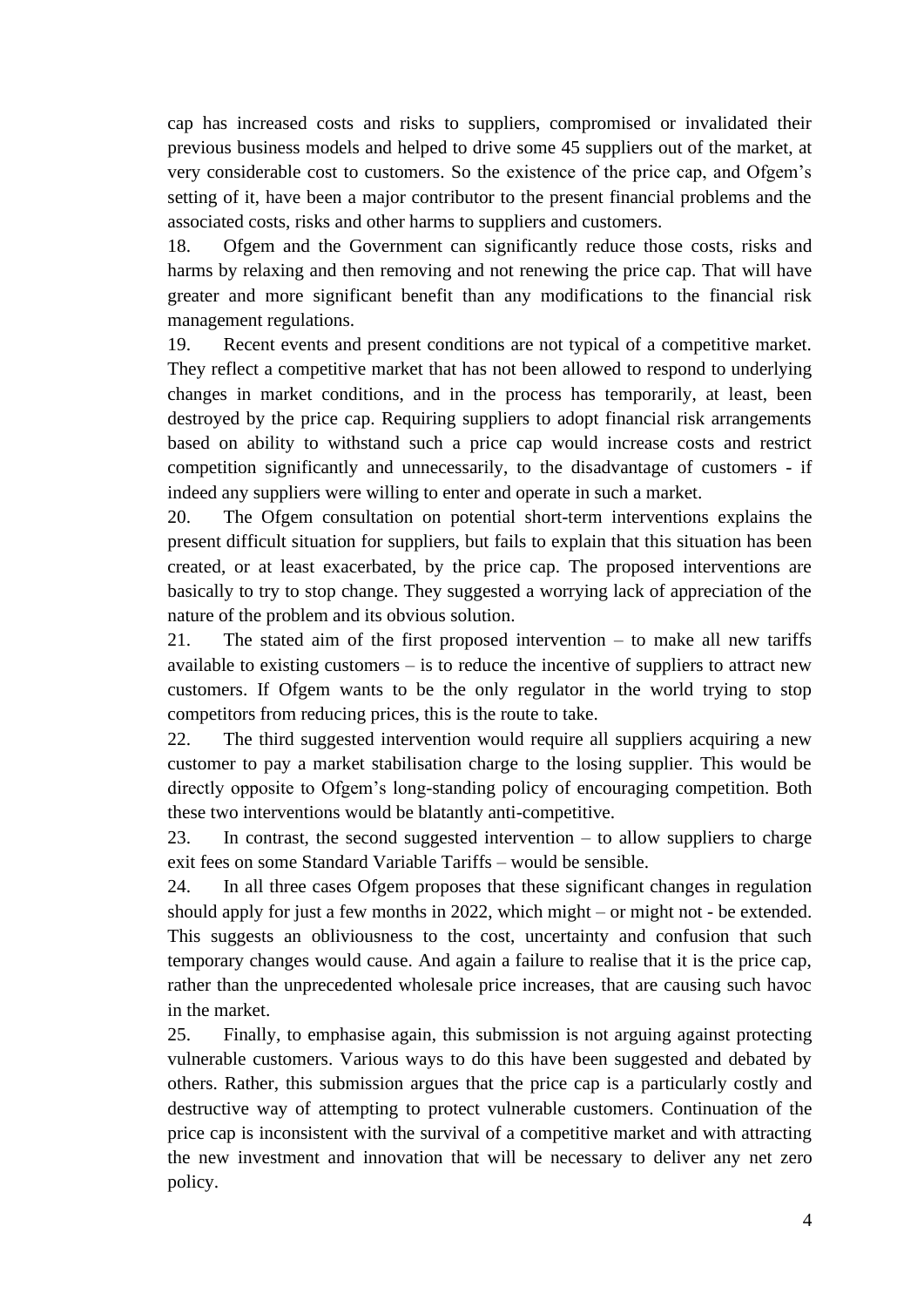## **PART ONE CORRECTLY UNDERSTANDING THE CONTEXT<sup>1</sup>**

#### **Mistaken diagnosis of weak customer response**

26. In 2014 the CMA was asked to investigate the energy sector. It found most of the sector competitive, but was puzzled to find that some customers, including many lower income customers, did not switch to other lower priced tariffs available. Influenced by previous government and regulatory thinking and policy on behavioural economics, it called this "weak customer response", and urged Ofgem to encourage customers to switch suppliers more frequently.

27. There are, however, several good reasons why not all customers would switch supplier to apparently lower prices. The products offered are not all identical. For example, some lower priced tariffs are online only and do not offer paper bills, or are less "green".

28. Nor are the suppliers identical: some offer better support to vulnerable customers. Some are rated higher than others by Which? magazine or Citizens Advice, or have better complaint ratios. I have elsewhere proposed an Overall Customer Satisfaction index that might better inform customers of the wider picture.<sup>2</sup>

29. Importantly, there is evidence that customers prefer suppliers that they know or recognise, and are more willing to switch to them. Brand matters.

30. Recent events suggest that customers' instincts are valid. Many low-income customers, in particular, who are not in a position to take risks, preferred tried and tested suppliers to new and unknown suppliers that they feel have a higher risk of going bust. Such customers were indeed prudent: none of the original Big Six suppliers have gone bust, while nearly 50 new suppliers have done so.

31. In short, experience suggests that the CMA was wrong, and customers were right. This undermines the CMA view that competition was rendered less effective in the retail market because of weak customer response. It also calls into question the subsequent policy of focusing almost entirely on increasing switching, with little or no regard for differences in quality of product and soundness of supplier, and the view that increased switching is a prerequisite for effective competition.

<sup>&</sup>lt;sup>1</sup> Many of the arguments in this Part One are set out at greater length in my published article "The challenge of removing a mistaken price cap", *Economic Affairs*, Vol 41 No 3, October 2021, pp 391-415. A pre-proof copy is available here [https://www.eprg.group.cam.ac.uk/wp-content/uploads/2021/09/S.-Littlechild-Economic-](https://www.eprg.group.cam.ac.uk/wp-content/uploads/2021/09/S.-Littlechild-Economic-Affairs_Oct2021.pdf)Affairs Oct2021.pdf with a link to the final publication here

<https://onlinelibrary.wiley.com/doi/abs/10.1111/ecaf.12498>

<sup>&</sup>lt;sup>2</sup> "Exploring customer satisfaction in the GB retail energy sector: Part III A proposed Overall Customer Satisfaction Score", *Utilities Policy* Vol 73, December 2021, pre-proof copy available at <https://www.sciencedirect.com/science/article/abs/pii/S0957178721001338?dgcid=author> A recent update is in the Nutwood section of Cornwall Insight's *Energy Spectrum*, Volume 744, 6 December 2021 pp 21-2, available her[e https://www.eprg.group.cam.ac.uk/wp-content/uploads/2021/01/S.-Littlechild\\_OCS\\_Dec2021.pdf](https://www.eprg.group.cam.ac.uk/wp-content/uploads/2021/01/S.-Littlechild_OCS_Dec2021.pdf)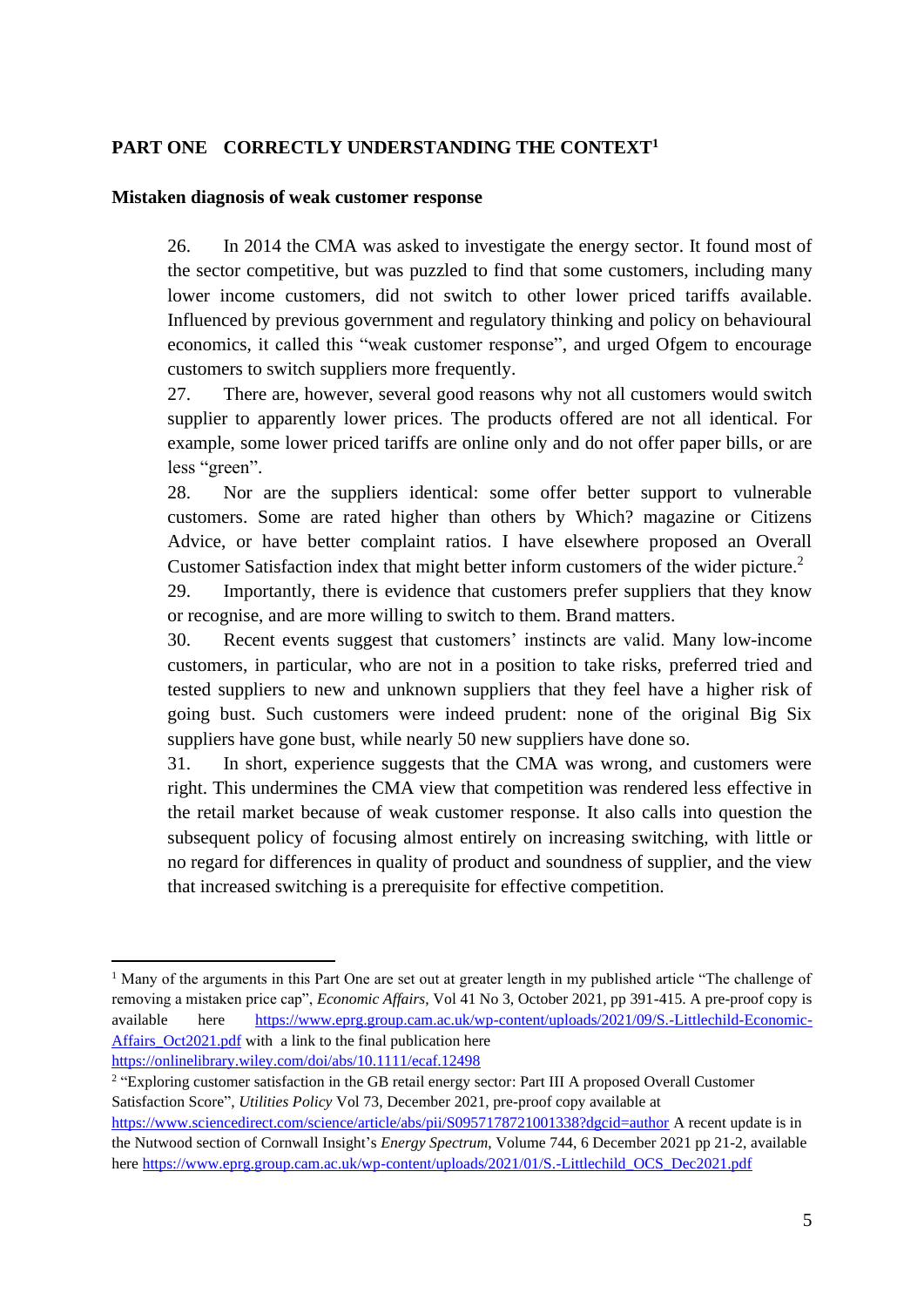#### **Mistaken calculation of customer detriment**

32. The CMA then sought to estimate the magnitude of the customer detriment that it assumed was caused by weak customer response. Its approach can be represented diagrammatically in the form of the simple Supply and Demand diagram familiar from A level economics onwards.



33. The competitive price Pc is determined by the intersection of the Supply and Demand curves. (For simplicity the Demand curve is shown in this Diagram as inelastic hence vertical.) A price above that intersection indicates customer detriment. This is how UK competition authorities have calculated customer detriment in the past, and quite explicitly so in the 2014 Competition Commission report on the cement market.

34. However, the CMA decided that the competitive price in the energy market was Po, the unit cost of the lowest-cost supplier in the market. Hence the customer detriment was the whole area shaded: the difference between Po and Pc, multiplied by the total output in the market. Which the CMA calculated to be £1.7 - £2 billion per year. This was said to be a combination of excess profits (the shaded area above the supply curve) and inefficient costs (the shaded area below the supply curve).

35. This was simply wrong. The CMA panel would have flunked A level economics. And as noted its approach was inconsistent with previous UK competition authority practice.

36. The CMA explained that it was using a "hypothetical construct, a 'supplier' that is a combination of the suppliers that we have identified as being the most competitive in the market". But use of such an "idealized perfectly competitive market" is explicitly ruled out in the CMA *Guidelines*. It begs the question of what trust can be placed in these *Guidelines* if they are so blatantly flouted.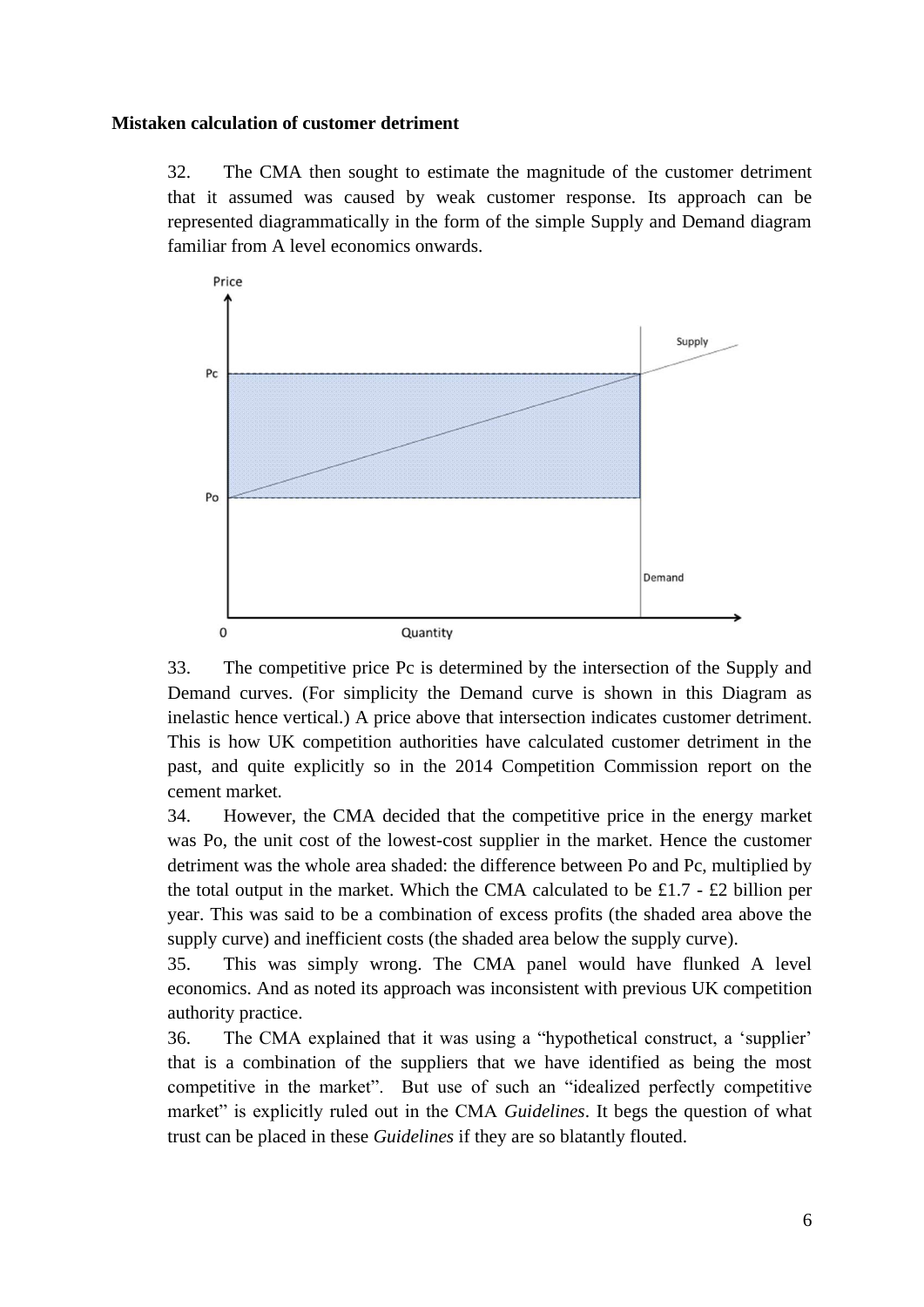37. If the CMA had used a correct and conventional approach, it would not have found a customer detriment of £1.7 - £2 billion per year. Using a more conventional excess profit approach (see footnote 1), it might have found a customer detriment of an order of magnitude less, perhaps around £7 per customer per year. Such a detriment would certainly not have justified – or led to demands for - an extreme 'remedy' such as a price cap, if indeed it would have merited any remedy at all. Thus, there was no reason to believe that competition was not broadly effective when the CMA analysed the energy market.

## **Ofgem tests of effectiveness of competition**

38. When prices rise in a regulated competitive market, regulators and Governments feel under pressure to Do Something, at least if they are unable to demonstrate that the price increases are justified by underlying cost increases outside the control of the competing suppliers. These actions are generally later found to be inappropriate. There have been four recent examples of this when prices have risen in the UK retail energy sector (as reflected in Ofgem's data on Large legacy suppliers – Domestic dual fuel bill breakdown over time). Thus

- 2008-9 price increases led to Ofgem's Non-discrimination condition, which the CMA later accepted as having reduced competition
- 2011-13 price increases led to Ofgem's Simple Tariffs policy, which again the CMA later found to have an adverse effect on competition
- 2017-18 price increases following CMA  $\pounds$ 1.7  $\pounds$ 2 billion detriment calculation led to multiple party manifesto commitments in the 2017 general election hence to the Tariff Cap Act 2018 which mandated the present tariff cap, and now
- 2021 price increases have led to the destruction of the competitive market and to previously inconceivable Ofgem proposals to further restrict competition.

39. Admittedly, Ofgem was put in a difficult position by the Tariff Cap Act, which required it to impose a price cap (which Ofgem and the CMA had previously advised against) and to carry out an annual review into whether conditions were in place for effective competition. This implicitly assumed that competition was not yet effective. Unfortunately, Ofgem seems to have accepted this assumption, and the CMA analysis, so its annual review has not been robust.

40. Ofgem proposed that three conditions be met for competition to be effective. Condition 1 was that structural changes should facilitate competition. Ofgem found delays in the installation of smart meters and the implementation of faster switching. But whatever the merits of these two programmes and the speed of their implementation, they do not fundamentally bear on the question whether competition is effective.

41. Ofgem's Condition 2 was that the competitive process should be expected to work well in the absence of the price cap. Ofgem had concerns about customer engagement levels and the time taken to implement company efficiency programmes. But these concerns reflect the erroneous analysis of the CMA: customer engagement was not and is not inadequate, and the differential efficiencies of the suppliers, and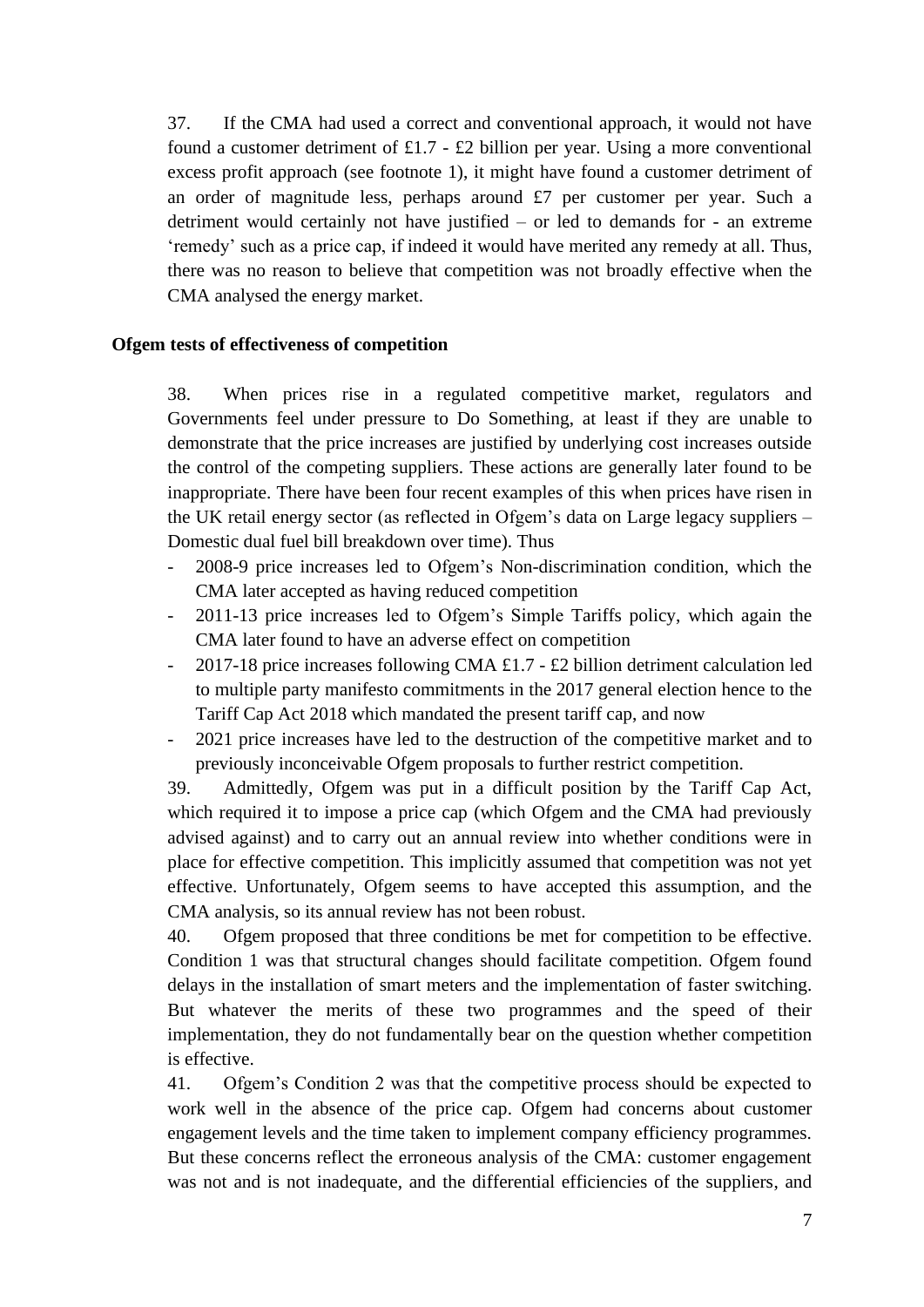whatever time is taken to implement efficiency improvements, do not mean that competition was not and is not effective.

42. Ofgem's Condition 3 was that the competitive process should deliver fair outcomes for consumers. But no economist believes that the competitive process delivers prices that meet some arbitrary ethical definition of fairness. This is not an appropriate criterion for evaluating the effectiveness of competition. Admittedly, Ofgem clarifies that "fair outcomes" here means that customers should not be overcharged through excessive profits or inefficient costs. But (as the Diagram indicates) costs vary in all competitive markets, this does not mean that higher costs are necessarily inefficient. As regards profits, in 2020 Ofgem noted that the aggregate large supplier EBIT margin had fallen annually since 2016, although Ofgem failed to note that this margin was actually negative in 2019. Clearly no excess profits there.

43. To repeat, the Tariff Cap Act put Ofgem in a difficult position by implicitly assuming that retail competition was not effective. But that is no excuse for weak or artificial economic analysis now. The reality is that by conventional competition authority standards, the retail market was effectively competitive when the CMA reported in 2016, and was if anything even more so from 2017 to 2020. The market would be effectively competitive today were it not for the seriously distorting impact of the price cap, at a time of rising wholesale prices. Over the last few months, the cap has essentially eliminated retail competition and destroyed the competitive market.

#### **The impact of the price cap on prices, switching, profits and number of suppliers**

44. The CMA was concerned about the extent of price differentials in the market, which it considered (wrongly) reflected weak customer response and ineffective competition. Nonetheless, it recommended against a price cap on Standard Variable Tariffs (SVTs) and instead urged Ofgem to stimulate greater customer engagement and switching. Ofgem, too, had opposed a price cap, and was therefore concerned that a price cap would unduly reduce the spread of prices in the market, which in turn would reduce customer switching and reduce the effectiveness of competition. Ofgem estimated a reduction of switching by 33 to 50 per cent.

45. In the event, price differentials of several hundred pounds initially continued to be available in the market (that is, savings of the lowest price tariffs compared to regulated Standard Variable Tariffs), at times even higher than in previous years, despite the price cap. This suggested that one could have the benefit of effective competition for engaged customers at the same time as protecting vulnerable or disengaged customers by a price cap. What was not to like?

46. Subsequently, it became clear that the initial apparent lack of impact of the price cap had been a fluke. The first couple of years of the cap happened to coincide with a period of generally falling wholesale prices (2019-2020). The cap was set several months in advance, and by the time each six-month price cap came to be applied, the wholesale market had fallen below the level assumed in setting the cap. The cap was therefore not biting in the way that it would have done had wholesale prices remained moreorless stable.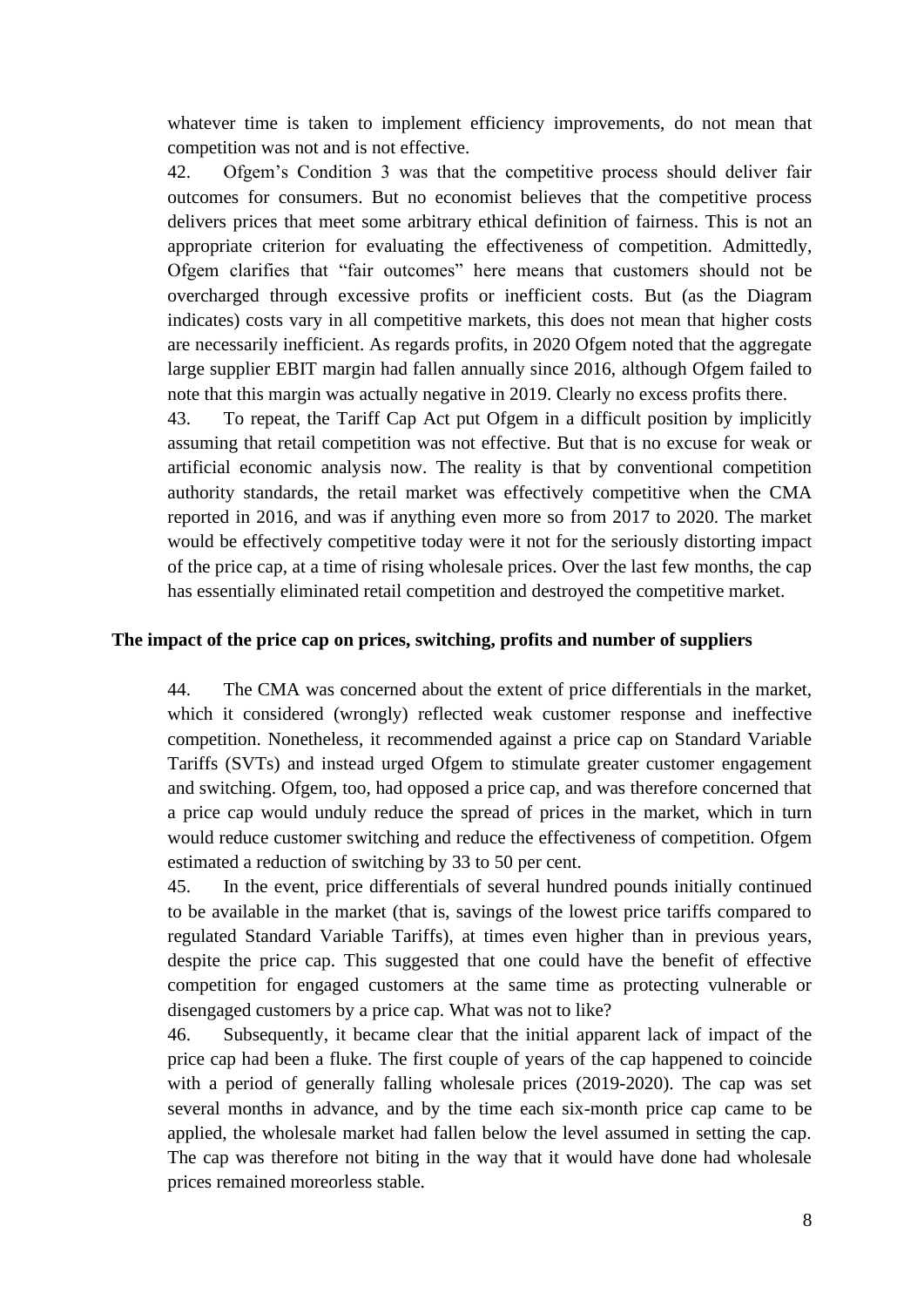47. Whether the price cap had no effect at all in this early period is debateable: it is even conceivable that some or most SVT prices were higher than they might otherwise have been because the price cap provided a focal point around which not only the larger incumbent suppliers clustered.

48. During 2021, however, wholesale prices started to increase exceptionally rapidly. The price cap again lagged wholesale price changes and became tighter than intended. The cap now had the predictable adverse impacts, indeed much more than previously feared. Price differentials did not simply reduce, they disappeared. Suppliers are now forced to post an SVT price at the price cap level, but they don't want to supply at that price, or attract new customers. A few suppliers still offer fixed tariffs at significantly higher prices than the cap, but customers don't want to buy at those prices.

49. Switching has not simply reduced by 33 – 50 percent, as Ofgem forecast, it has dried up almost completely. No suppliers offer lower prices to switch to. Some commercial switching sites have temporarily closed down, at least one has gone out of business.

50. As fixed tariffs come to an end, customers are not actively switching but gravitating back to SVTs because that price is held artificially low. The previously vibrant fixed tariff market, no longer able to function, must be shrinking steadily.

51. The average EBIT of the six large legacy suppliers fell from around 4 per cent over 2012 – 2017, and below 3 per cent in 2018, to minus 1.5 per cent in 2019 and minus 1 per cent in 2020. For two dozen other non-legacy and non-renewable energy suppliers, the average profit margin from 2019 or later was minus 11 per cent as of February 2021 and is surely even lower now.

52. From 2004 to 2010 the number of retail suppliers in the domestic energy market was relatively constant at about a dozen (6 large former incumbents and about 6 very small new entrants). From 2010 to the passing of the Tariff Cap Act in July 2018 the number of suppliers rose steadily to around 70. Since then it has been downhill practically all the way. The Energy Shop (3 December 2021) reports 8 domestic suppliers going bust in 2018 (all after the Act), 8 in 2019, 4 in 2020 and no less than 26 in 2021. That is 46 in total. And numerous other suppliers have left the market via a takeover. This is no longer a market to enter, it is a market to get out of.

53. Over these last four years, nearly 5 million customers found themselves transferred to another supplier because their own supplier had gone bust. Their credit balances were protected by Ofgem's policy – but this was at the expense of other customers generally. There are also costs of making good the failures of these suppliers to cover environmental and other costs. Estimates suggest that the total cost to customers will be several billion pounds.

54. It might be argued that some or even most of these costs are not attributable to the price cap. Some suppliers are expected to go bust whatever the conditions. Moreover, it will be said, the extraordinary increase in wholesale energy costs in 2021 could not have been expected and is surely mainly responsible for the problems and costs experienced. And Ofgem has also suggested that there needs to be more severe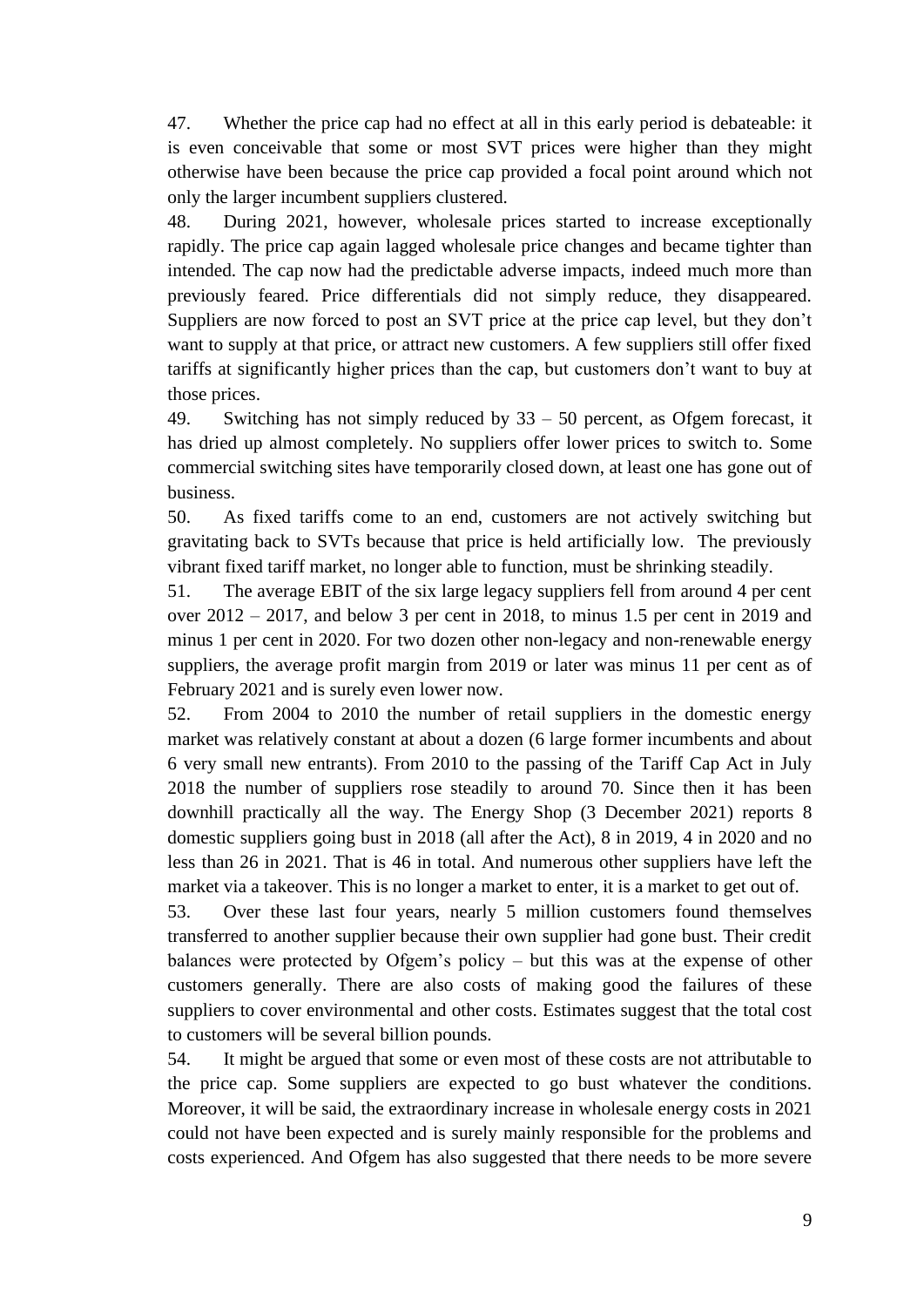tests for licencing suppliers and more checks on their capital availability, operating procedures and hedging policies.

55. There is no doubt that the increase in wholesale energy prices was a critical factor, that it was the combination of the wholesale price increase and the price cap that caused the problems, and that some suppliers were revealed to have inadequate financing or procedures to cope with the total situation.

56. However, there have been comparable increases in wholesale energy costs throughout Europe, but there have not been comparable exits of suppliers or drying up of markets. Similarly, there have been comparable increases in wholesale energy costs in the GB markets for small, medium and large business customers, but again there have not been comparable exits of suppliers or drying up of markets. (Just one SME supplier exit in October 2019 and 2 in November 2021, according to The Energy Shop.) I am not aware that supplier licensing procedures were generally tighter than in GB, either in Europe generally or in the GB business customer markets.

57. In the absence of a price cap, there would of course have been greater price increases over the last year or so. But suppliers would have carried on competing on price, switching would have continued, and most suppliers would not have been forced out of the market. Customers would still have had choices and would have exercised choice. They would not have been locked into their present supplier as they are today. Ofgem would not have needed to prohibit new suppliers from entering the market, nor contemplate such anti-competitive measures as prohibiting price reductions and making suppliers compensate their rivals for taking their customers. The competitive market for domestic customers would not have been destroyed in the way that it has been by the price cap.

## **PART TWO RESPONSE TO THE BEIS CONSULTATION**

58. The Government's retail energy market strategy for the 2020s proposes (in brief) a market to enable net zero, where customers have appropriate protection, energy companies invest in innovative products and services, and consumer choice in a competitive market contributes to a low-cost energy system that gives the right price signals for the update of low-carbon products and services. The Government's present aim is to take account of the lessons from recent months, with a view to refreshing the proposed strategy.

59. The present submission does not argue against this strategy or the present aim. Rather, it focuses on a small number of nonetheless important issues.

### **Attracting new investment**

60. As explained above, the price cap has destroyed the present retail energy market (for domestic customers). It has, in effect, unleashed a bull in a china shop. What's more, the Government has explicitly indicated that it wishes to keep the bull in the shop after 2023. A shopkeeper with any sense will try to salvage any undamaged china and get out of the shop as soon as possible. To expect any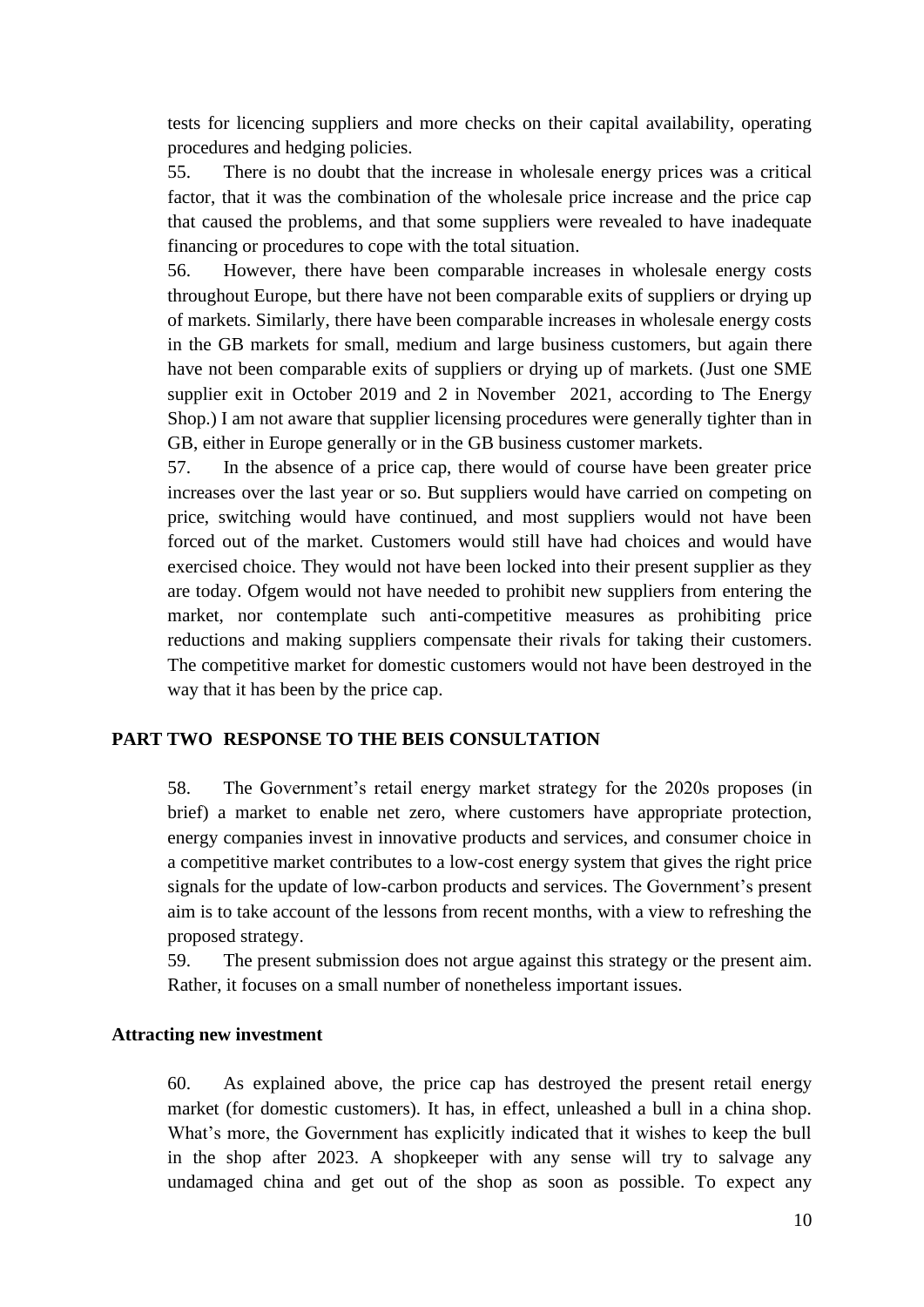shopkeeper to invest in further china to restock the shop while the bull is still there, let alone go to the expense and risk of discovering and offering innovative new ranges of china, is simply a delusion.

61. The recent wholesale market conditions may be extreme. But the point still holds. Even under more moderate conditions, the price cap means that prices in the market are either controlled by Ofgem or heavily influenced by it. Ofgem's actions are difficult and perhaps impossible to predict, are inevitably influenced by political considerations, and they restrict what it makes sense for a supplier to do. Innovation becomes riskier, if it is worth trying at all. Anticipating and meeting the preferences of customers is less important than anticipating the actions and preferences of the regulator and taking protective action therewith.

62. So, the precondition for achieving any of the aims of the Government's retail energy strategy is to get rid of the price cap as soon as possible and get back to a situation in which prices are set in a competitive market, where suppliers want to enter rather than leave, and where suppliers are rewarded for satisfying their customers and also for innovating in a way that is conducive to moving to net zero.

63. Precisely how this is to be done is for further consideration. My article (footnote 1) suggested some possibilities, including adding a predetermined amount to the price cap at each remaining resetting, so as to reestablish a visibly competitive market by December 2023 at the latest. Some might argue for a more opportunistic approach, or for a longer period of adjustment, giving Ofgem more discretion as to whether and when to relax the cap. But an open-ended commitment lacks credibility: the nationalised industries were required "to break even taking one year with the next": they found that there was never a good year to raise prices, and their continued loss-making over several decades was a major reason for privatisation.

#### **Avoiding a cosy oligopoly**

64. Would the market be competitive in the absence of a price cap? This submission has argued that the market was indeed competitive before the price cap was imposed, even though the CMA did not realise this. Unfortunately, the CMA report has given credence to various unfounded concerns. One particular concern seems worth dealing with here. (For further discussion see article in footnote 1 above.)

65. The Secretary of State's 15 December statement warns that "we must not return to the cosy oligopoly of the past". It is true that the same six suppliers supplied all but 1% of the domestic electricity and gas markets from 2004 to 2012. But was this a "cosy oligopoly"?

66. The suppliers were actively competing and trying to increase their efficiency by unifying and modernising their paper-based legacy IT and billing systems. (Albeit the customisation and integration of the new systems proved more problematic and expensive than expected.) They needed to be more efficient because they were actively vying with each other for customers: SSE increased its electricity market share by nearly 50 per cent and nearly doubled its gas market share. Over the same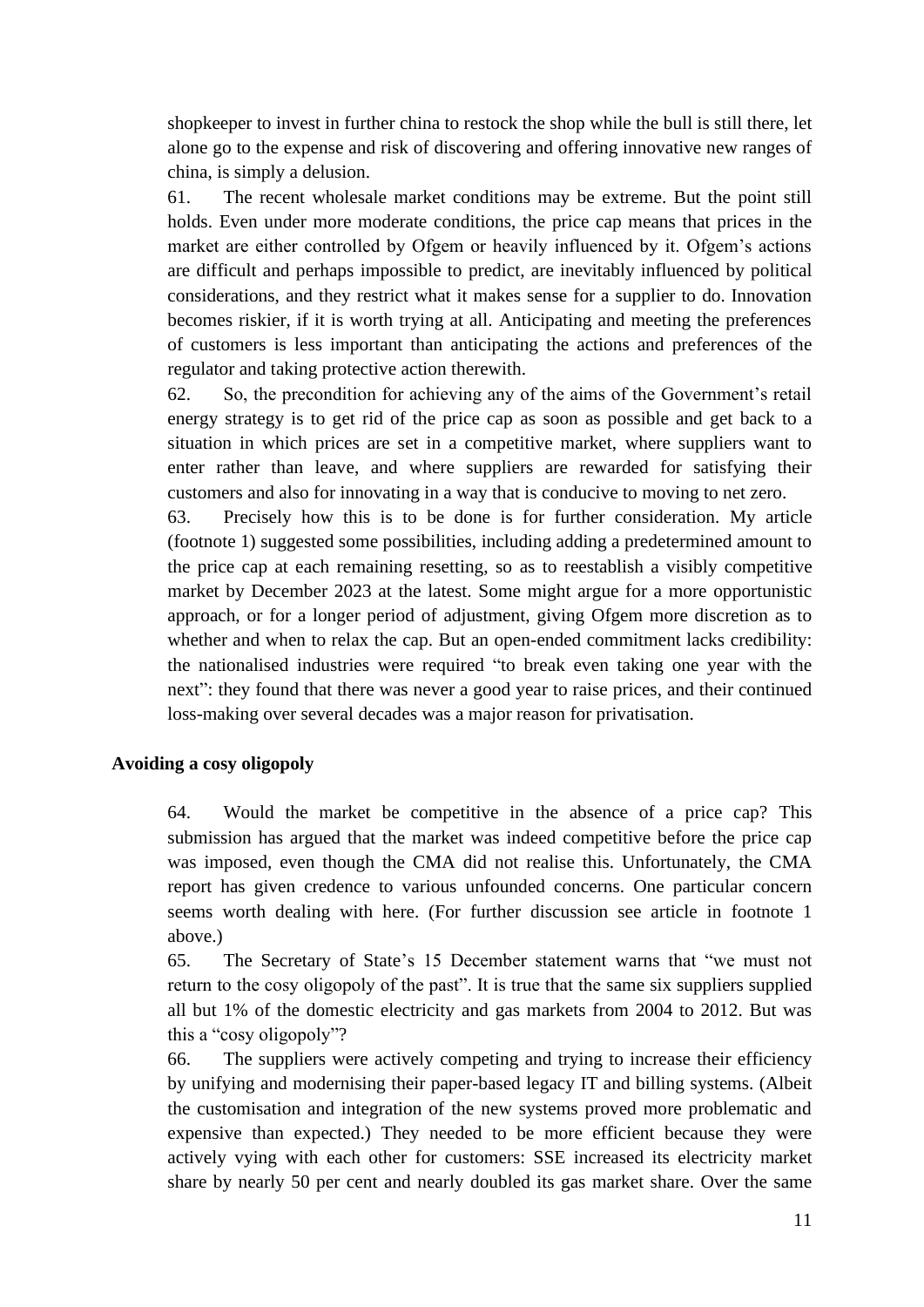period British Gas lost over a quarter of its share of the gas market. (Ofgem data portal)

67. During the early 2010s, new entry on a small scale became economic – for example, via 'supplier in a box' models. Competition in the wholesale market was also increasing and large-scale wholesale energy providers were now willing to proving low-collateral trading and management of small suppliers' trading positions. Government and Ofgem took additional steps to facilitate new entry, including by exempting entrants from significant social and environmental costs. The number of entrants increased four-fold, from six at end-2010 with a combined market share of about 1%, to 23 in early 2015 with a combined market share of about 10%.

68. The six incumbents might have seemed to the CMA to have enjoyed a cosy oligopoly since the early 2000s, with the apparently lower cost new entrants not making much progress. But as noted the market was never cosy, and by late 2019 the entrants' market share had tripled to 30 per cent. A year later two of the former Big Six had been taken over, and as of mid-2021 the entrants' aggregate market share had reached about 45 per cent.

69. Certainly, one would not want to encourage a new cosy oligopoly. But maintaining the price cap would do precisely that. At present the cap has frozen the market shares of the remaining companies. Competition no longer exists: there is no scope for it. Suppliers are neither able nor willing to compete for new customers. Customers have no interest in moving to another supplier, who can offer nothing better than their present one. Things might ease if and when the price cap is relaxed, but Ofgem has already restricted new entry and is now considering discouraging any emergent competition by restricting price cutting and taxing the attraction of new customers. Thus, a precondition for avoiding a cosy oligopoly is the early removal of the price cap, and the avoidance of further restrictive regulation.

## **The 'loyalty penalty'**

70. The Government's July 2021 strategy included a consultation on opt-in and opt-out switching "which sets out long-term plans to tackle the causes of the so called 'loyalty penalty', where energy companies place longstanding customers on the most expensive tariffs". (Update statement by Minister of State, 23 July 2021)

71. However, economic analysis suggests that concern about such a 'loyalty penalty' is misplaced and attempts to prevent it will increase prices to customers generally. Moreover, evidence does not suggest customer opposition to any loyalty penalty.

72. The CMA was concerned that many customers appeared to be loyal to their existing suppliers, were reluctant to engage in the market and switch supplier, and consequently missed out on the lower prices available to more engaged customers.

73. As explained above, many supposedly 'loyal' customers had and have good reason to stick with their present supplier, despite apparently lower priced offers available elsewhere. The other products offered at lower price may be less attractive to the customer, the quality of the supplier may not be as high, and importantly, in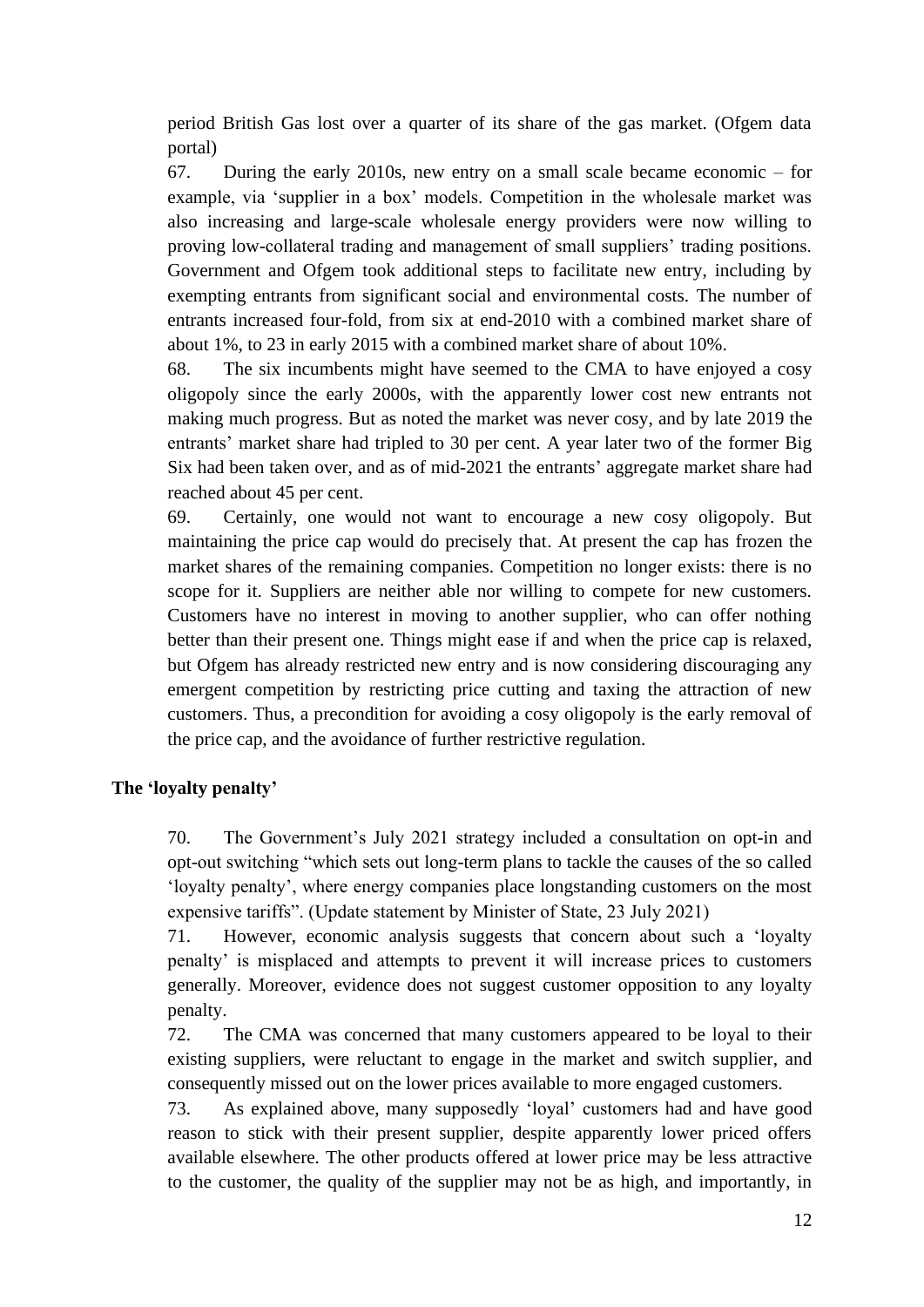light of recent events, the new supplier may be more risky – at least less well-known and trusted – than the present supplier. So there is no basis for assuming that customers generally are acting irrationally.

74. Offering different prices to different sets of actual or potential customers is not necessarily evidence of monopolistic exploitation. As Baumol and others have explained (see footnote 1 article), it may be a necessary strategy to survive in a particularly competitive market: competition may force suppliers to differentiate their prices. In particular, suppliers may need to offer different prices to 'loyal' and new customers in order to spread the overhead costs of running a supply business over more customers and thereby reduce the prices they can offer. To prohibit or discourage such a strategy will remove the lower prices to new customers without reducing the higher prices to existing 'loyal' customers. This was indeed what happened when Ofgem prevented suppliers from offering lower prices out of their previous regional areas than they charged within these areas. Competition was restricted, and prices were higher than they otherwise would have been. The aim of reducing or removing the 'loyalty penalty' may be well-intentioned, but it is misplaced and will be against the interest of customers generally.

75. There is also relevant evidence from experience in the UK market as to how far such a policy is preferred by customers and is commercially viable. Some suppliers have actively advocated and implemented a policy of avoiding or minimising a loyalty penalty. Some such suppliers have offered a single variable tariff, others a single fixed tariff, and yet others a set of fixed and variable tariffs that do not vary by any considerable amount. These suppliers explain that they do not wish to treat their different customers differently, and they think customers will prefer such a relatively simple and "fair" tariff arrangement.

76. Such distinctive approaches are to be welcomed. They seem to address a strongly felt concern amongst some customers – or at least amongst certain customer groups and/or political pressure groups. A virtue of the competitive market (when it is functioning) is that suppliers are able and willing to offer such tariffs and seek to attract customer support.

77. So what has been the experience? I calculate that from January 2018 to November 2020, the number of suppliers offering either a single tariff or several tariffs with a small (under £30) tariff differential fell from 13 to 9. The number of suppliers offering only a single tariff fell from 12 to 2.

78. As of November 2020, the suppliers advocating a uniform or near-uniform tariff seemed to account for about one eighth (12.5 per cent) of the residential market. This is a respectable proportion and suggests that these suppliers were meeting a felt need of their customers.

79. But seven eighths of all customers were not with suppliers offering such tariffs. Some of them wanted a low-priced tariff, regardless of what higher prices their supplier offered to other customers. Others of them were satisfied with their existing tariff, again regardless of what lower prices their supplier offered on other tariffs or to other customers. In other words, seven eighths of all energy customers did not seem concerned about a hypothetical 'loyalty penalty'.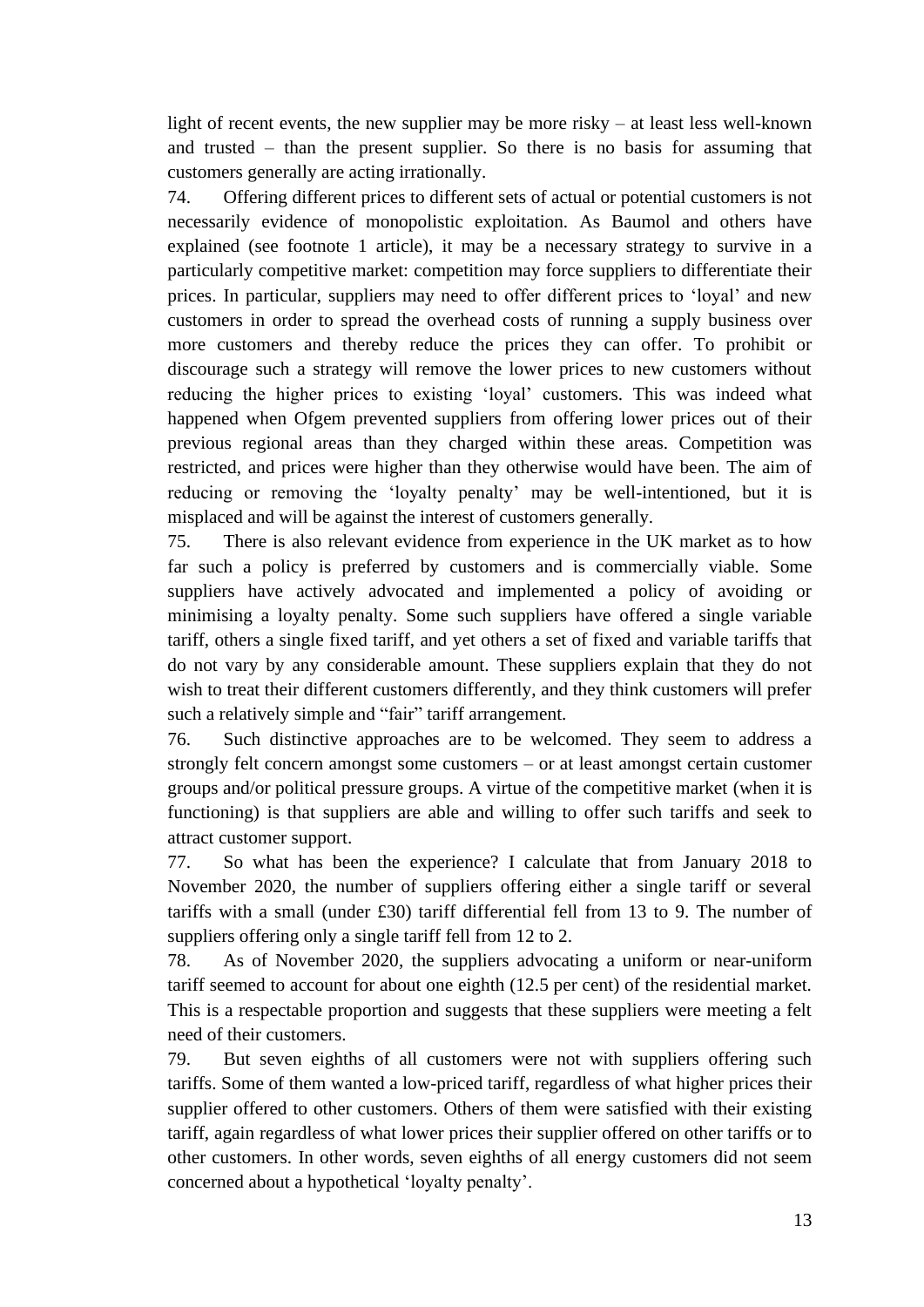80. What has been the subsequent experience of the suppliers that sought to avoid a loyalty penalty? So Energy was an early and apparently successful proponent, and it grew to be a Medium supplier, but eventually concluded that a single tariff was not viable. It introduced a moderate tariff differential and in August 2021 was taken over by ESB, which does not seem to share the single tariff philosophy. Other proponents included Igloo Energy, Green and Utility Point, all of whom went bust in September 2021. The largest and most explicit advocate of the single tariff, Bulb, went bust in November 2021, and is presently sustained only by virtue of quasi-nationalisation. Thus, those suppliers that have argued against a loyalty penalty, and advocated and implemented a uniform or near-uniform tariff, have generally not survived in the competitive market, albeit a market severely distorted by the price cap.

81. One significant and successful supplier does still subscribe to the philosophy of small tariff differentials, namely Octopus Energy. But that supplier may also be the most efficient and lowest cost supplier in the market. For most other suppliers, committing to avoid a loyalty penalty does not seem to be a commercially viable strategy in what used to be a very competitive retail market. And for the Government or Ofgem to prohibit a 'loyalty penalty' would be to restrict competition at the expense of some customers, and to impose a particular commercial strategy that would favour some suppliers at the expense of others.

#### **Opt-in and Opt-out switching**

82. The BEIS July consultation included plans to use opt-in switching and trial opt-out switching, both of which aimed to "tackle the causes of the so-called 'loyalty penalty'". As regards opt-out switching, there would be trials of a new system in 2024 "in which consumers on costly tariffs would be automatically switched to cheaper ones unless they opt out". (Letter from Minister of State, 23 July 2021) There were also plans to use similar methods to "take consumers on the journey to a net zero energy system". (BEIS Consultation p 5)

83. The argument in this submission suggests that this policy needs to be modified and limited (though not necessarily completely abandoned). As explained above, there is not a competition problem needing to be addressed (except that the price cap has destroyed the market). Customers were not guilty of "weak customer response" and did not need to be prompted to engage further. The so-called "loyalty penalty" is a characteristic of many fully competitive markets. It would be a mistake to seek to eliminate it.

84. Furthermore, one of the increasingly significant reasons for staying with a known albeit higher priced supplier is the belief – now shown to be well-founded that such suppliers are less risky than unknown new ones. Actively encouraging customers to switch – via either opt-in or opt-out methods – could expose them to more risk of their supplier going bust and them being switched to yet another supplier, very possibly at a higher price.

85. So any opt-in switching policy, and even more so any opt-out switching policy, has to recognise that price – or for that matter some environmental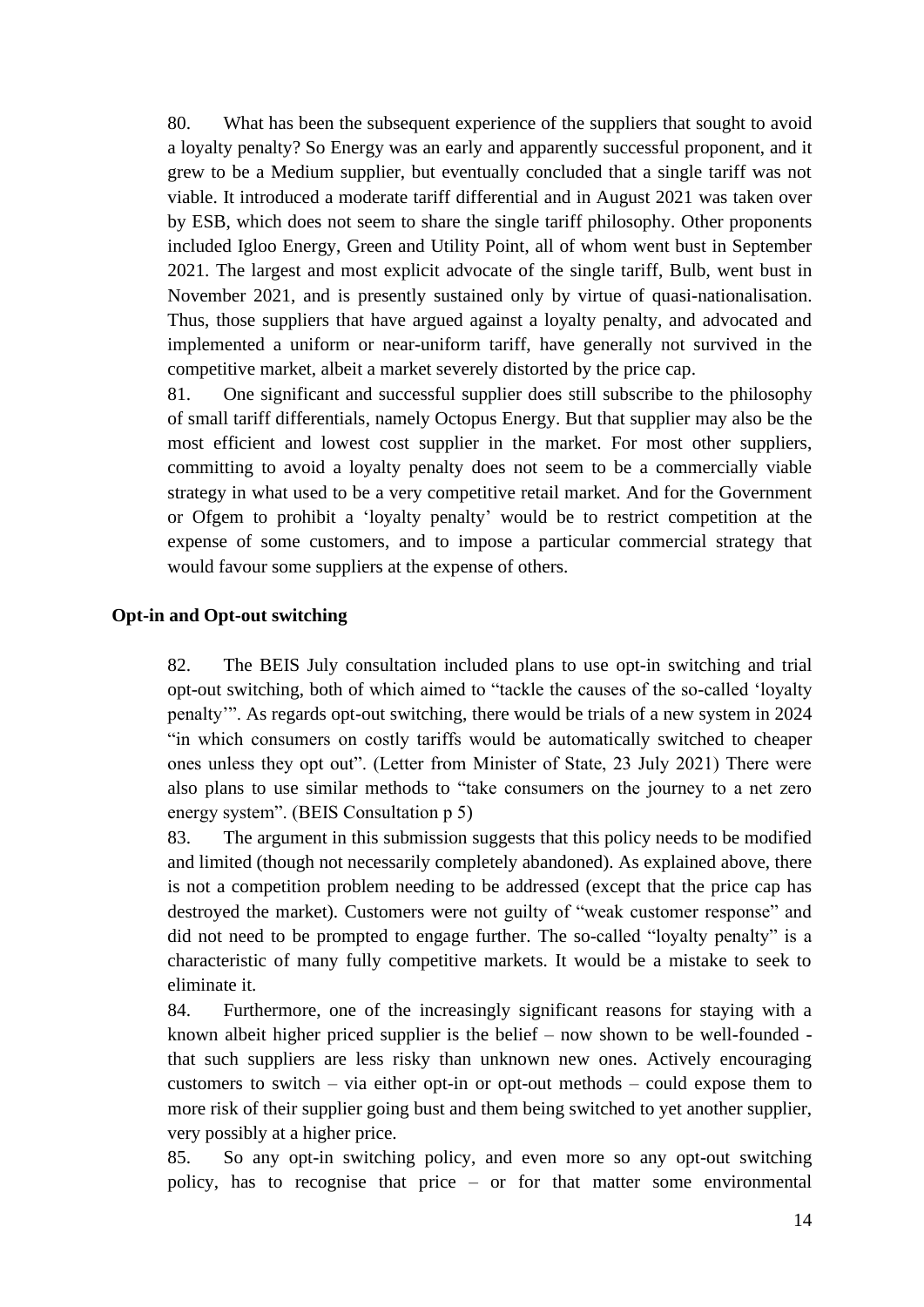characteristic – is not the only relevant one. Many factors influence a customer's satisfaction or lack of it with a particular supplier. It is therefore not straightforward to determine which if any other offer is preferable to the customer's present choice. Urging customers to change their previous decisions is a more serious and difficult matter than previous policy proposals assumed. To override or even seek to sway a customer's own judgement therefore needs more consideration, and more evidence that customers will actually be better off as a result, than has hitherto been apparent.

86. Opt-in and opt-out switching policies are unnecessary as a means of attempting to make the market more competitive. Are they justifiable as a means of improving the situation of particular vulnerable customers? The risks are rather significant, and would seem to require more personalised and continued monitoring both of customers and suppliers than previous trials have been able to provide. Whether the risks that such policies impose on customers are justifiable for purposes of net zero requires further consideration. But one thing seems clear: the risks to suppliers from a continuation of the price cap will deter their participation in such schemes.

# **PART THREE RESPONSE TO TWO OFGEM CONSULTATIONS**

#### **Financial risk management**

87. In 2020 and 2021 Ofgem introduced various new requirements on suppliers aimed at improving standards of financial resilience and consumer protection. Following the recent increase in energy prices it proposes to go further, including via more severe milestone assessments and requirements to notify Ofgem about significant commercial developments and personnel changes.

88. The present response questions the present emphasis on more regulation, and also the lack of recognition of the role of the price cap.

89. In any market, financial risk arrangements are determined by the interaction of three main parties: the suppliers, the customers and the regulator(s). Suppliers have to choose (e.g.) the level and composition of capital financing and the extent and nature of hedging. More capital and hedging enable them to offer a more secure product, but they are also more costly hence will need to be price more highly. So they have to strike a balance. And typically different suppliers will strike different balances, aiming at different types of customers perhaps.

90. Similarly, customers implicitly make what judgement they can of the financial soundness of the suppliers with which they deal. This will depend on how significant this factor seems to be – for example, whether it is a one-off purchase or a lifetime commitment. Some customers, for example on low incomes, may feel more vulnerable than others. And they may well make that judgement only implicitly, by looking for example at how long that supplier has been operating in the market, whether it has survived many winters.

91. Regulation is a means of tipping the balance in one direction or other, typically of requiring more severe and therefore more costly arrangements. This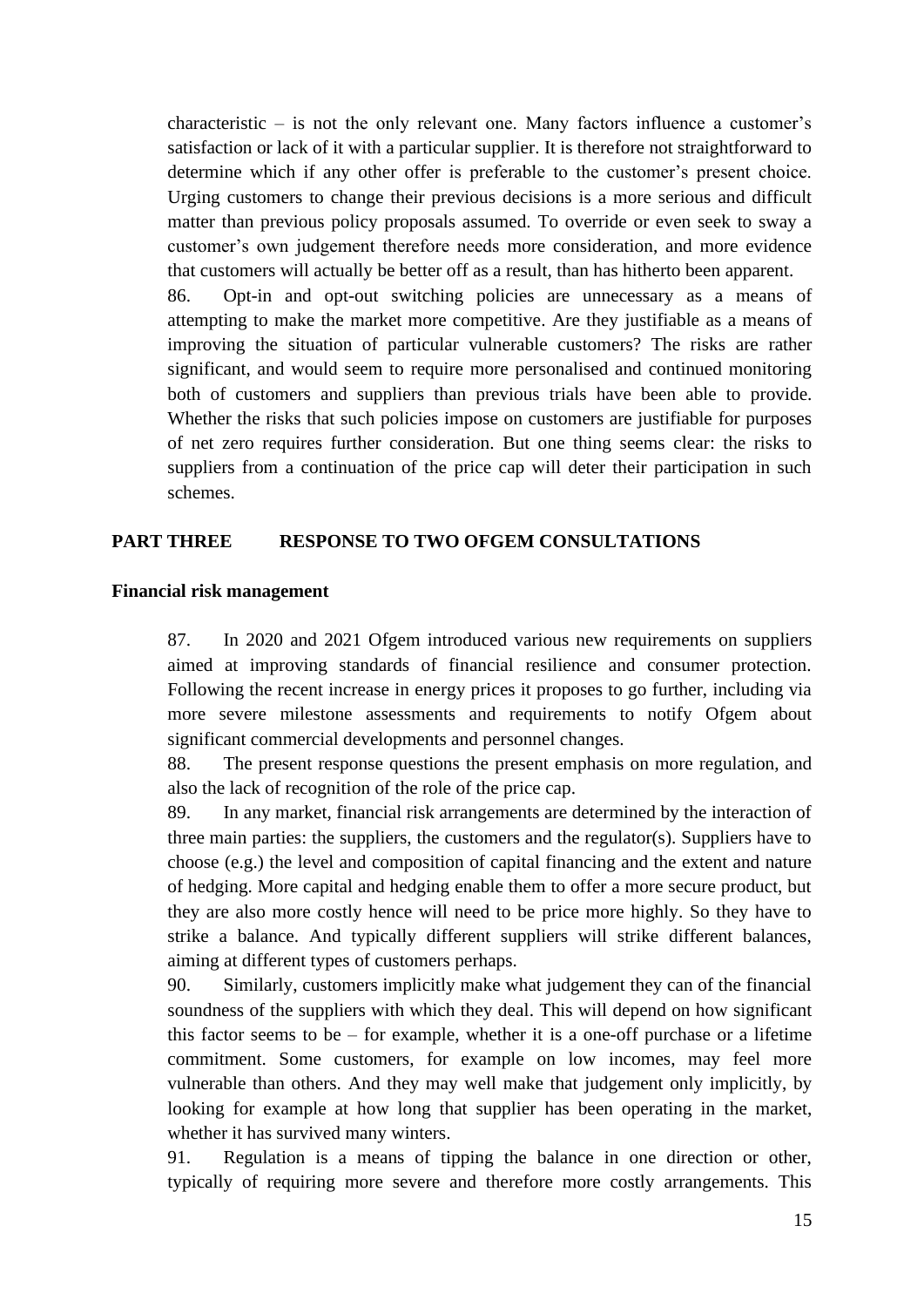increases prices to customers somewhat but is nonetheless considered (by the regulator) to be worthwhile.

92. When the retail energy markets first opened, there was relatively little regulation of financial risk arrangements. At times, there has been criticism of the lack of regulation. In recent years and months the extent of regulation by Ofgem has grown significantly. So this consultation is responding, in part, to popular demand and changing circumstances. But it has also been influenced by policy considerations that themselves are changing.

93. The present Ofgem consultation sets out the case for more severe Ofgem constraints on financial risk management. It argues that customers and suppliers themselves will benefit and that customers will in fact benefit from lower bills (as a result of lower mutualised costs of supplier failure) rather than suffer from higher bills (as a result of more costly obligations and regulation). And it is claimed that consumers should feel more confident about switching in the market.

94. The consultation makes basically no reference to the role of customers in monitoring the financial risk arrangements that suppliers adopt. The view is that it is for the regulator, not suppliers or customers, to decide what financial risk arrangements should be adopted. Two problems with this perspective will be noted here.

#### **Regulatory limitations**

95. First, regulators are not very good at deciding on financial risk arrangements. They do not have the first-hand day-to-day knowledge of markets, financial instruments and customer preferences that suppliers have. They tend to respond unduly to media and political pressures. They feel the need to Do Something. They naturally err on the side of caution – that is, imposing more severe restrictions rather than less severe - because that minimises the political and media risk. They respond sporadically and with dramatic changes, when the political focus is upon them, rather than adjusting in small steps to changing market conditions, and the direction of movement is almost always towards more regulatory intervention, with no pressure to reduce regulation when circumstances change. So the industry is left with costly but out-dated and unnecessary restrictions.

96. This is not a criticism of Ofgem specifically, it is what decades of theoretical and empirical economic research has established about regulatory behaviour generally. The reason for making the point here is to caution against unduly increasing regulatory requirements at this time, and against making Ofgem the central or only determinant of financial risk management arrangements. It is important to recognise that suppliers and customers have a role too.

97. As an alternative to Ofgem proposing and implementing more scrutiny and specification of supplier financial risk management, a better approach in the long run might well be to require suppliers to hold a minimum amount of risk capital. Whoever provides that risk capital (capital market or parent company) will have a strong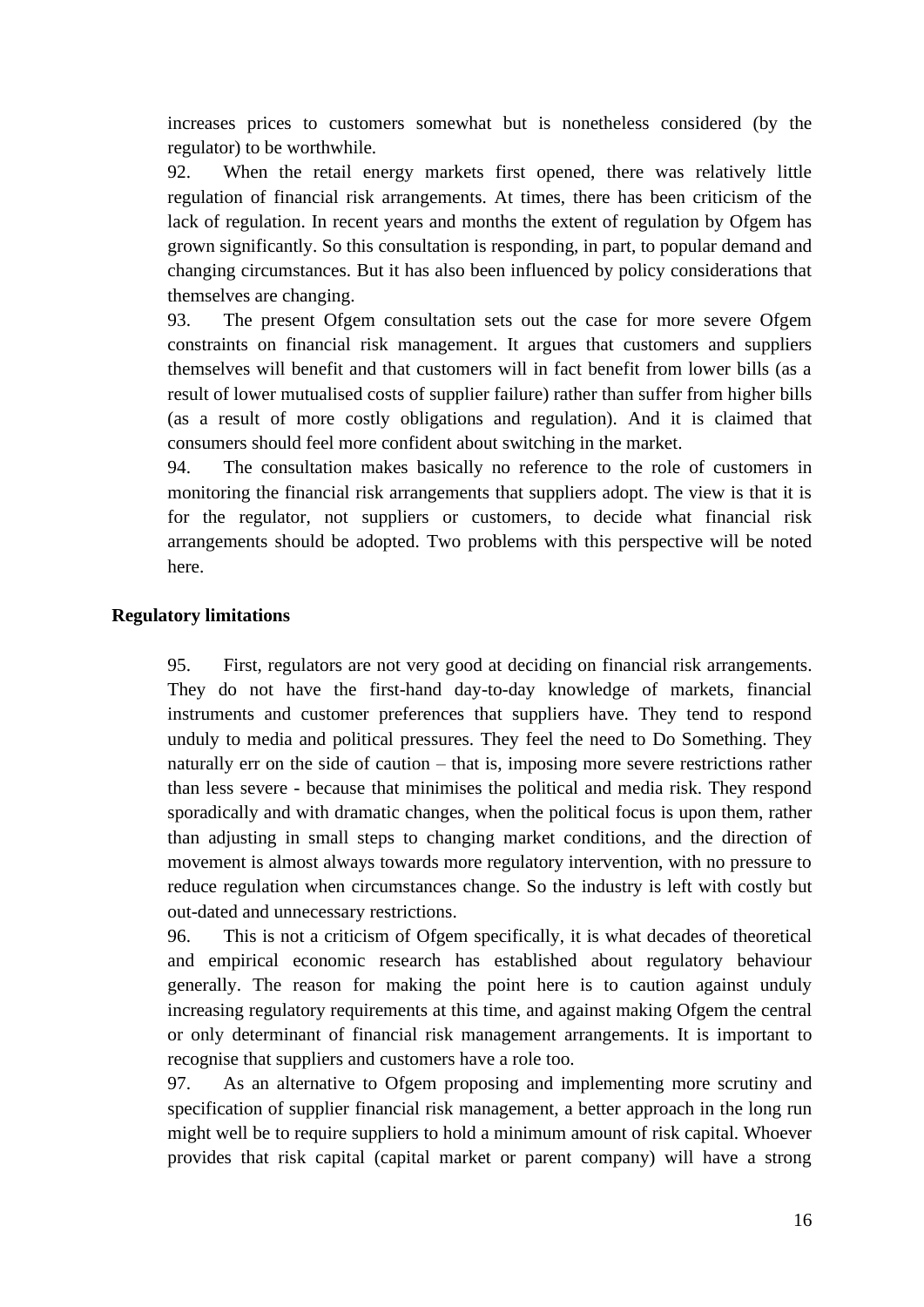incentive to scrutinise the supplier's financial risk management and will almost certainly do it better than Ofgem.

98. In recent years, the role of customers appears to have been deliberately downplayed. The overriding aim seems to have been to increase competition by increasing switching, to which end any risks associated with new entrant suppliers are either eliminated (by tougher financial regulation) or downplayed (by never mentioning such risks to customers) or mitigated (by assuring customers of such suppliers that they won't suffer personally, because other customers will be made to foot the bill). Here too, as just noted, a stated aim of the proposed increased regulation is that "consumers should feel more confident about switching" (p. 8).

99. It is argued above that this concern to increase competition by increasing switching is misplaced. Of course, switching should be possible and indeed facilitated. But the retail market is not in the uncompetitive state that the CMA portrayed, and there is no particular need to take regulatory measures to increase switching. Indeed, there is every advantage in levelling with customers, providing them with relevant information, and letting them decide – as they do in most competitive markets - which suppliers to trust.

100. To that end, Ofgem might wish to consider providing information about the financial risk management states and processes of the different suppliers, rather than (or perhaps as well as) specifying and enforcing particular kinds of states and processes. No doubt most customers would not be interested in such detail, and would not have the ability to assess it. But various consumer organisations would have that interest and ability, and could provide a simple grading system to separate the sheep from the goats.

# **Changing market conditions**

101. The second problem with the consultation perspective is that it makes almost no reference to changing market conditions. The analysis and recommendations are presented as timeless: equally as valid ten or twenty years ago, or ten or twenty years in the future, as today. There is just one single suggestion, in an unclear and grammatically-challenged sentence, that the risk of something bad happening "is heightened during a time when a large number of suppliers are facing severe financial challenges" (p. 7).

102. Surely the level and nature of such risks depend critically upon the market conditions in any market, and also upon a variety of technical, social and political developments?

103. There is no recognition in the Ofgem consultation that competition is a process of discovering (inter alia) what kinds of hedging arrangements and credit controls are most economic in each set of circumstances. Ofgem can impose stricter controls on suppliers and limit new entry, but that presumes that Ofgem knows better what kinds of internal financial arrangements are most economic than the suppliers themselves do.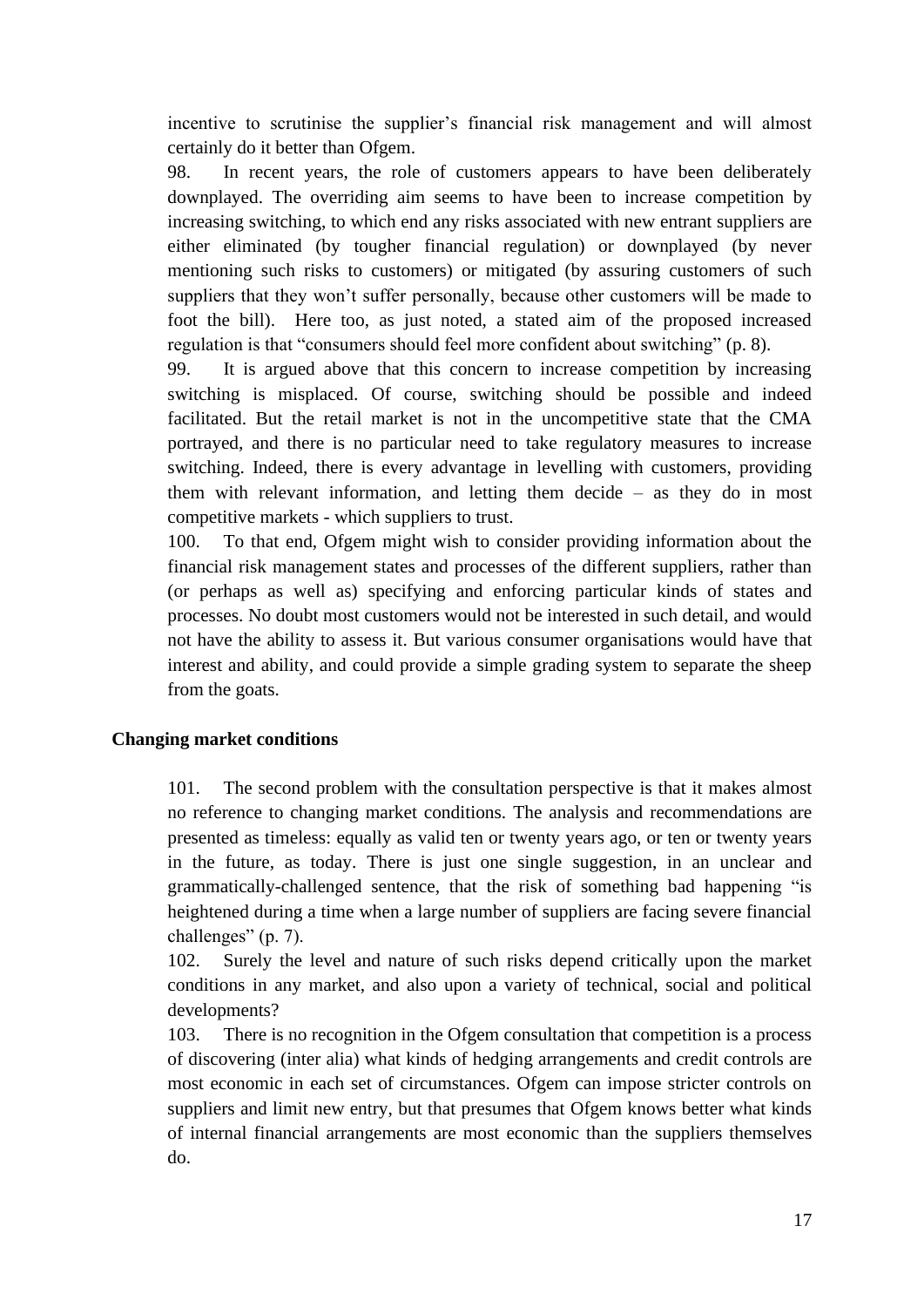104. In practice, financial risk management needs constant reassessment and readjustment, at times tightening and at other times relaxing, and at yet other times modifying its nature or emphasis. That continual adjustment is what regulation is not good at, and why the central role of suppliers and customers needs to be recognised.

105. The most glaring example of the failure to recognise changing conditions is the astonishing failure to make any reference to the price cap. There is no recognition that at the present time, "when a large number of suppliers are facing severe financial challenges", these severe financial challenges have in significant part been created, and at the very least been substantially exacerbated, by the price cap. Suppliers are being forced to price significantly below cost, with no control over their present or prospective future prices or customer numbers.

106. In other words, the existence of the price cap, and Ofgem's setting of it, have been a major contributor to the present financial problems and the associated costs, risks and other harms to suppliers and customers. This has at least two important implications.

- First, it is within the power of Ofgem and the Government significantly to reduce those costs, risks and harms by relaxing and then removing and not renewing the price cap. That will have greater and more significant benefit than any modifications to the financial risk management regulations.
- Second, any modification to the financial risk management requirements needs to recognise that recent events and present conditions are not typical of a competitive market. They reflect a competitive market that has not been allowed to respond to underlying changes in market conditions, and in the process has temporarily, at least, been destroyed by the price cap. Requiring suppliers to adopt financial risk arrangements based on ability to withstand such a price cap would increase costs and restrict competition significantly and unnecessarily, to the disadvantage of customers - if indeed any suppliers were willing to enter and operate in such a market.

## **Ofgem's potential short-term interventions**

107. Ofgem has issued a consultation on potential short-term interventions to address risks to consumers from market volatility. The consultation rightly explains the difficult situation in which suppliers presently find themselves as a result of volatile prices. What the consultation does not do is highlight, or in many places even acknowledge, that the difficulty of the situation has arguably been created, and certainly greatly exacerbated, by the price cap. If suppliers could adjust their prices to the volatile and increased costs, they would not be in the difficulties described. But the price cap prevents them from doing so.

108. The potential Ofgem interventions are basically to try to stop change. If everybody stays where they are for a few months, things will be better than if they keep moving around. Although Ofgem indicates its reluctance to adopt such measures, Ofgem takes them seriously enough to consult on them is a worrying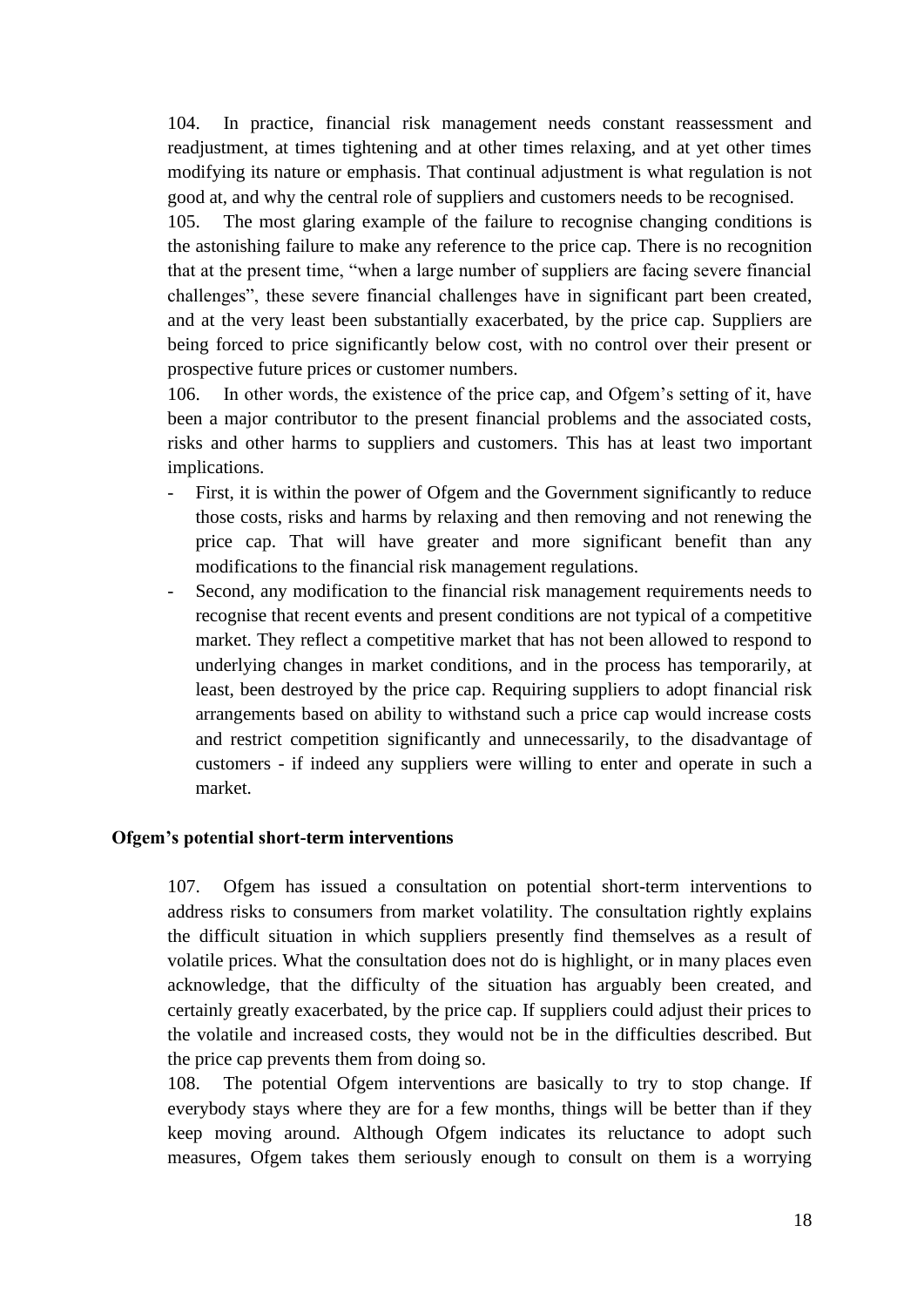indication of a lack of appreciation of the fundamental nature of the problem and of the obvious solution.

109. The first suggested intervention is requiring suppliers to make all new tariffs available to existing customers. The stated aim is to reduce the incentive of suppliers to reduce their prices to attract new customers, with a view to reducing supplier losses from higher churn. If Ofgem wants to be the only regulator in the world trying to stop competitors from reducing prices, this is the route to take. But once it is realised that the present high costs and risks of customer churn are caused by the price cap, then eliminating the price cap is the more obvious and sensible solution.

110. The third suggested Ofgem intervention would "require all suppliers acquiring a domestic customer to pay a 'Market Stabilisation Charge' to the losing supplier". Again, this would adversely affect competition, so customers would suffer. It is directly opposite to Ofgem's previous and correct policy of encouraging companies to compete. Surely the "problem" that it seeks to address has largely or entirely been caused by the price cap (and/or by the unavailability of exit fees on SVTs, as now discussed). Both of these two interventions would be blatantly anti-competitive.

111. In contrast, the second suggested intervention - to allow suppliers to charge exit fees on some Standard Variable Tariffs - would be sensible. As Ofgem says, "Exit fees are common in other sectors where firms take on price risk for consumers, for example, fixed-rate mortgages." It would indeed be "a departure from Ofgem's previous policy position". But that is a position for which, on reflection, there seems inadequate justification. There may be some customers or conditions for which an exit fee is inappropriate, but not as a generality. Now is an appropriate time to relax that policy permanently, and not just faff around with it from February to September 2022. 112. In all three cases, the proposal that these significant changes in regulation should apply for just a few months in 2022, but may (or may not) be extended, suggests an obliviousness to the cost, uncertainty and confusion that such temporary changes would cause. It also suggests a failure to acknowledge that it is the price cap, rather than the unprecedented increases in wholesale prices, that is causing such havoc and distortion in the market.

113. Part of the solution may lie in the revision of the price cap methodology. But more important is ending the cap. The overriding aims should be to begin significantly relaxing the price cap in April 2022, to ensure that it is no longer constraining the competitive market by late 2023, and to begin to make the case for not attempting to renew it after December 2023.

## **Concluding remark**

114. During the 1990s and 2000s, the UK was the leader in opening retail energy markets to competition, and widely acclaimed as the model to follow. Throughout, not least in 2016 and indeed in 2018, it was arguably the most vibrant and competitive domestic/residential retail energy market in the world. Since then, the CMA, Government and Ofgem have between them wrecked this market. Suppliers that have not yet been forced out are required to provide energy at a regulated price, but the